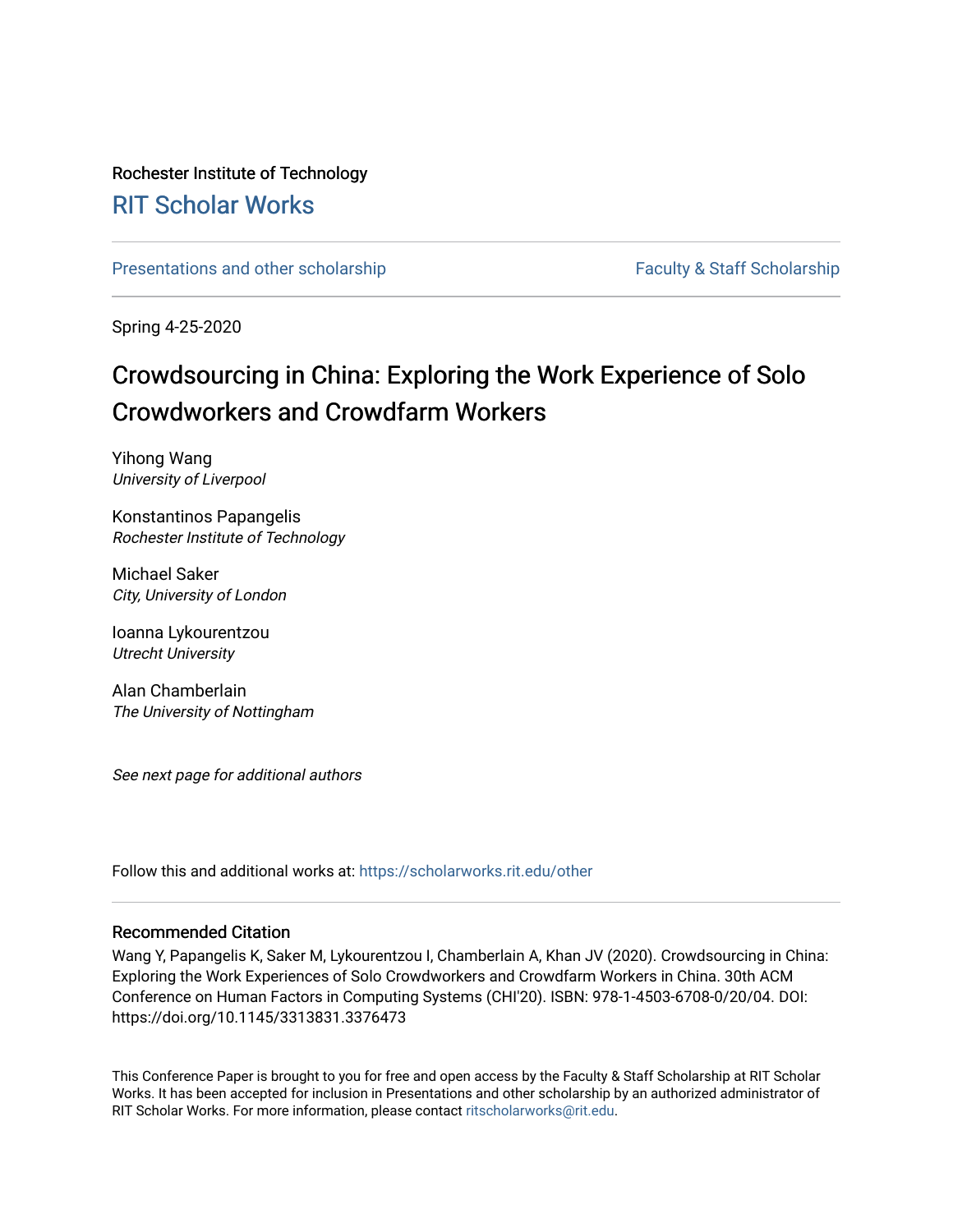## Authors

Yihong Wang, Konstantinos Papangelis, Michael Saker, Ioanna Lykourentzou, Alan Chamberlain, and Javed-Vassilis Khan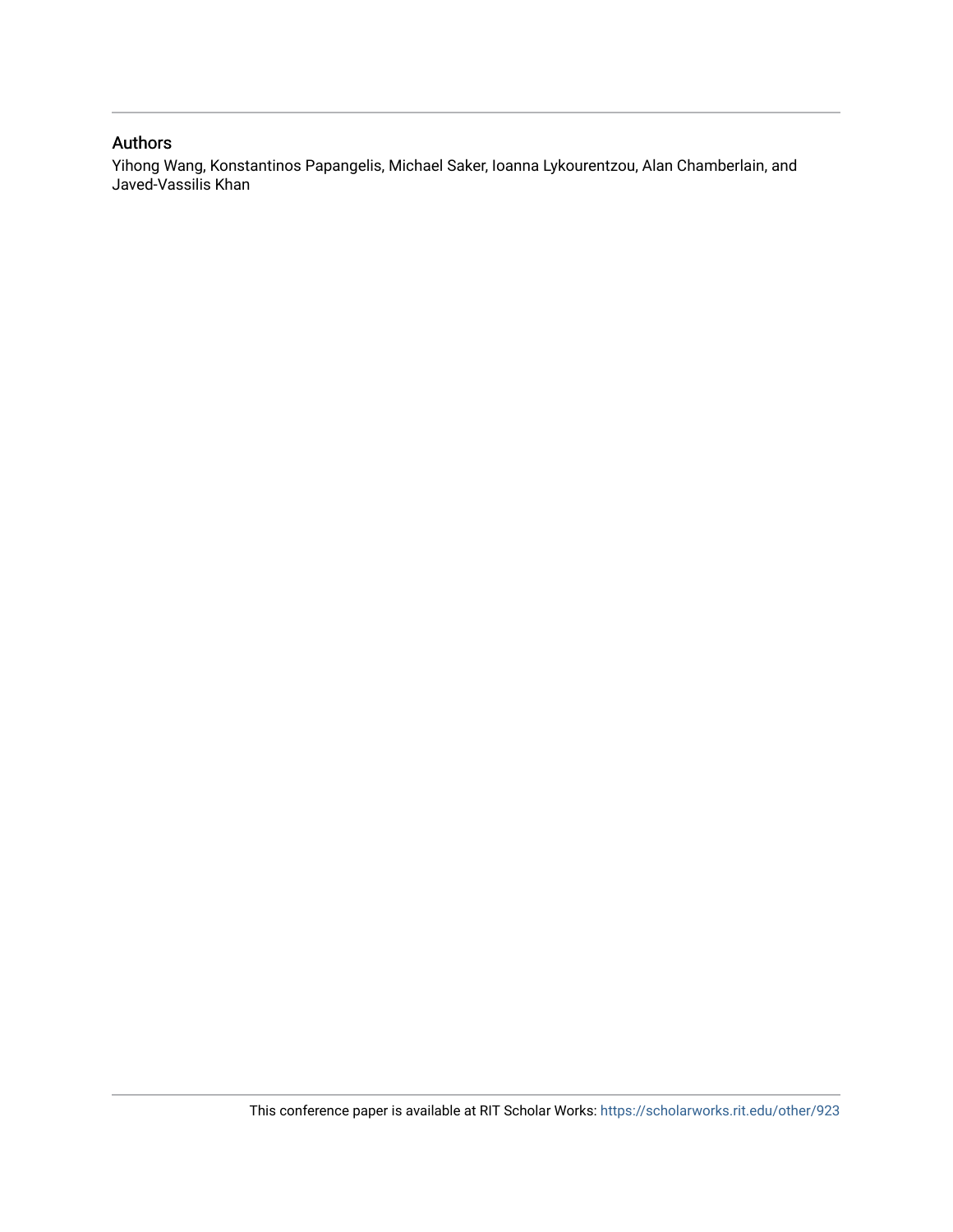# **Crowdsourcing in China: Exploring the Work Experience of Solo Crowdworkers and Crowdfarm Workers**

Yihong Wang Xi'an Jiaotong-Liverpool University China Yihong.Wang18@student.xjtlu.edu.cn

Konstantinos Papangelis Rochester Institute of Technology United States of America Kxpigm@rit.edu

Ioanna Lykourentzou Utrecht University **Netherlands** I.Lykourentzou@uu.nl

Alan Chamberlain Univerity of Nottingham United Kingdom Alan.Chamberlain@nottingham.ac.uk

Michael Saker City, University London United Kingdom Michael.Saker@city.ac.uk

Vassilis-Javed Khan Eindhoven University of Technologyn **Netherlands** V.J.Khan@tue.nl

#### **ABSTRACT**

Recent research highlights the potential of crowdsourcing in China. Yet very few studies explore the workplace context and experiences of Chinese crowdworkers. Those that do, focus mainly on the work experiences of solo crowdworkers but do not deal with issues pertaining to the substantial amount of people working in 'crowdfarms'. This article addresses this gap as one of its primary concerns. Drawing on a study that involves 48 participants, our research explores, compares and contrasts the work experiences of solo crowdworkers to those of crowdfarm workers. Our findings illustrate that the work experiences and context of the solo workers and crowdfarm workers are substantially different, with regards to their motivations, the ways they engage with crowdsourcing, the tasks they work on, and the crowdsourcing platforms they utilize. Overall, our study contributes to furthering the understandings on the work experiences of crowdworkers in China.

#### **Author Keywords**

Crowdsourcing; Work Experience; Crowdworkers; Crowdfarms; Reputation; Work Life Balance; Tasks; Platform Satisfaction; Motivations and Attitudes

#### **CCS Concepts**

•Information systems  $\rightarrow$  Crowdsourcing;

#### **NOTE**

This article is a pre-print of our CHI'2020 paper.

Download the latest version of the article here:<br>https://dx.doi.org/10.1145/3313831.3376473. The article <https://dx.doi.org/10.1145/3313831.3376473>. will be available a a couple of weeks before the CHI

*CHI '20, April 25–30, 2020, Honolulu, HI, USA.*

© 2020 Association for Computing Machinery.

ACM ISBN 978-1-4503-6708-0/20/04 ...\$15.00. http://dx.doi.org/10.1145/3313831.XXXXXXX

(<https://chi2020.acm.org/>) conference in April 2020.

Cite as:

Wang Y, Papangelis K, Khan JV, Lykourentzou I, Chamberlain A, Saker M (2020). Crowdsourcing in China: Exploring the Work Experiences of Solo Crowdworkers and Crowdfarm Workers in China. 30th ACM Conference on Human Factors in Computing Systems (CHI'20). ISBN: 978-1-4503-6708-0/20/04. DOI: https://doi.org/10.1145/3313831.3376473

### **INTRODUCTION**

Crowdsourcing, i.e. the process of outsourcing tasks by organizations or individuals online in the form of an 'open-call', has become an international phenomenon attracting businesses and a crowd workforce across the globe [\[19,](#page-12-0) [41\]](#page-13-0). China, for instance, is one of the world's most populous countries and has a rapidly growing digital economy that now supplies a substantial workforce to crowdsourcing platforms [\[1\]](#page-12-1). Subsequently, crowdsourcing is regarded as a new value creation model, which has invigorated China's IT industries leveraging human intelligence [\[60,](#page-14-0) [63\]](#page-14-1). According to Huo, Zheng and Tu [\[47\]](#page-14-2), by 2017 there were already 30 million Chinese crowdworkers serving more than 190,000 enterprises and individuals worldwide, generating a total business turnover of CNY 5 billion (approx. US\$ 700M).

At the time of writing this article,  $ZBJ<sup>1</sup>$  $ZBJ<sup>1</sup>$  $ZBJ<sup>1</sup>$  and  $Epwk<sup>2</sup>$  $Epwk<sup>2</sup>$  $Epwk<sup>2</sup>$  have established themselves as two of the most prominent crowdsourcing platforms in China with around 19 million active crowdworkers respectively. ZBJ and Epwk cover an array of crowdsourcing tasks ranging from click-work to logo and product design. For the most part, these platforms operate in a similar manner to other – perhaps more known in the

<span id="page-2-1"></span><span id="page-2-0"></span>1 <https://www.zbj.com>  $^2$ <https://epwk.com>

Permission to make digital or hard copies of all or part of this work for personal or classroom use is granted without fee provided that copies are not made or distributed for profit or commercial advantage and that copies bear this notice and the full citation on the first page. Copyrights for components of this work owned by others than the author(s) must be honored. Abstracting with credit is permitted. To copy otherwise, or republish, to post on servers or to redistribute to lists, requires prior specific permission and/or a fee. Request permissions from permissions@acm.org.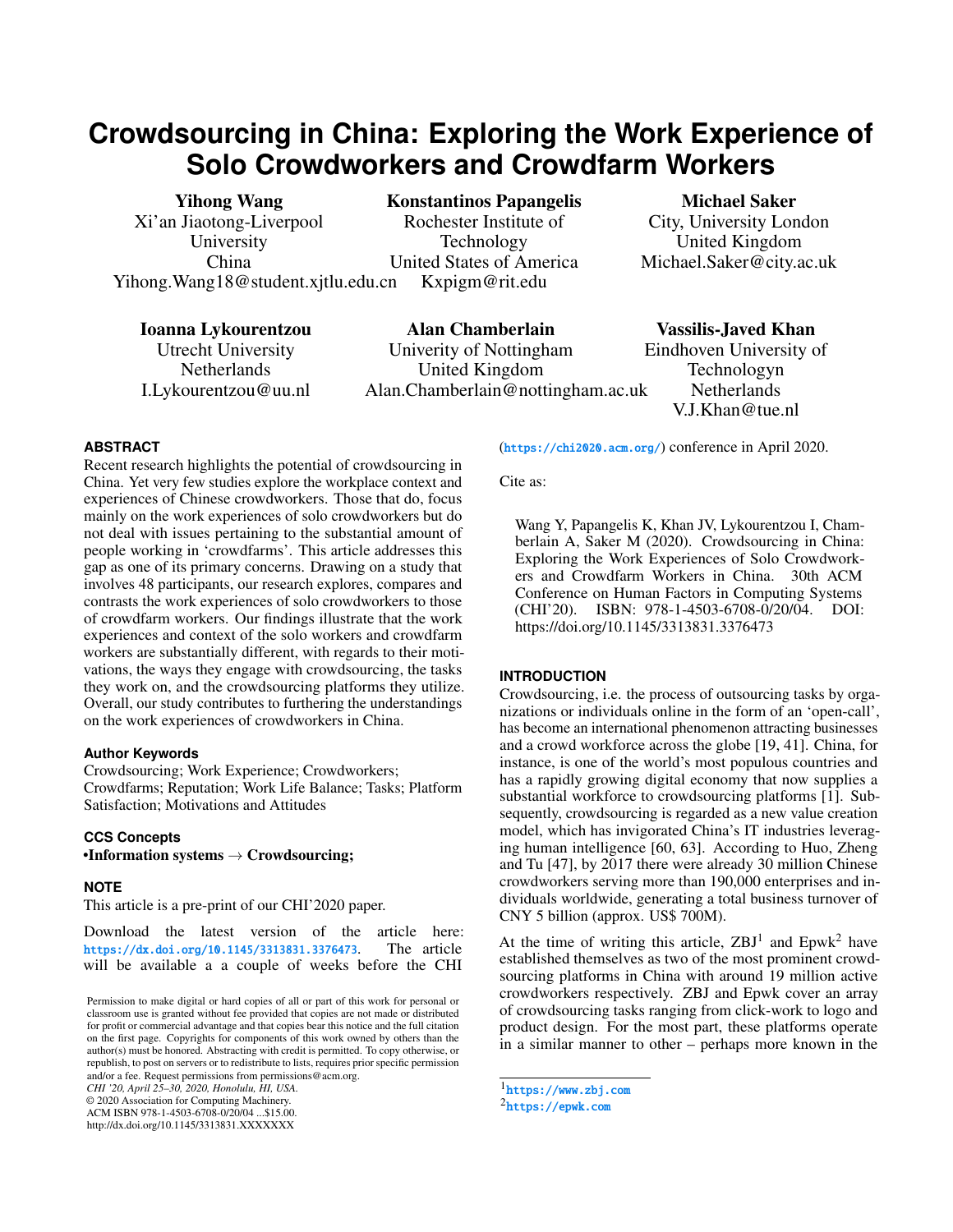Western world – crowdsourcing platforms, such as  $Upwork<sup>3</sup>$  $Upwork<sup>3</sup>$  $Upwork<sup>3</sup>$ and Amazon Mechanical Turk<sup>[4](#page-3-1)</sup>.

Although studies exploring crowdsourcing and the work experiences of crowdworkers in various countries are becoming increasingly prevalent in CSCW and HCI literature (e.g. [\[42,](#page-14-3) [17\]](#page-12-2)), only a handful of studies have specifically focused on Chinese crowdworkers. These studies have mainly focused on how crowdworkers select and complete tasks, demonstrating that the crowdworkers in the Chinese platforms are predominantly individuals seeking to earn additional income in their spare time<sup>[5](#page-3-2)</sup>. For example, To and Lai [\[51\]](#page-14-4) found that Chinese crowdworkers display a strong willingness to do creative tasks, and that they would crowdwork with relatively lower payouts than crowdworkers in Western countries. Developing this point further, Yang et al. [\[62\]](#page-14-5)suggest that Chinese crowdworkers tend to target tasks with fewer participants so as to increase their opportunities of winning bids, and that they have a propensity to select tasks with higher expected rewards.

While these studies are helpful, in the main, they do not provide sufficient understanding about the work experience of Chinese crowdworkers because they do not purposefully engage with key aspects of this work experience, such as motivations and attitudes, crowdwork satisfaction, work/life balance etc. Moreover, they do not take into account recent findings that illustrate the increasingly important role "crowdfarms" – ie. companies that hire individuals on salary to perform crowdtasks they procure from various crowdsourcing platforms – now play in Chinese platforms [\[55\]](#page-14-6). In contrast with Chinese solo crowdworkers who are found to usually work from home alone and undertake simple and easy tasks [\[56,](#page-14-7) [62,](#page-14-5) [48\]](#page-14-8), crowdfarm workers work in offices and do large and complex tasks together in teams. In addition, as the salaried employees in companies, crowdfarm workers also work under the supervision of the managers who are in charge of procuring tasks, communicating with requesters and, oftentimes, performing the detailed tasks as well. As prior work shows that the characteristics of tasks [\[10\]](#page-12-3), work environment [\[30\]](#page-13-1) and team structure [\[65\]](#page-14-9) affect crowdworkers' experience and behavior, one would expect more studies in the literature that investigate the different work experiences between solo crowdworkers and crowdfarm workers in crowdsourcing context in China.

To address this gap, our paper reports on 25 interviews with solo crowdworkers and 23 crowdfarm workers affiliated with the largest Chinese crowdsourcing platform, namely ZBJ. The interviews focus on the work experience of solo crowdworkers and crowdfarm workers and explore the following themes: (1) work environment, (2) tasks, (3) motivation and attitudes, (4) rewards, (5) reputation, (6) crowdwork satisfaction, and (7) work/life balance.

A significant contribution of this paper to both the CSCW and HCI communities, therefore, is that it represents one of the first scholarly investigations into the work experiences of a new type of crowdworker in the crowdsourcing context of China:

<span id="page-3-1"></span> $^4$ <https://www.mturk.com/>

crowdfarm workers. In addition, this paper also casts valuable light on the phenomenological differences between solo Chinese crowdworkers and crowdfarm workers by comparing and contrasting their lived experience through the thematic schema detailed above. Based on these novel findings, our paper suggests crowdsourcing platforms should not only be designed with the needs of solo crowdworkers but also the different characteristics of crowdfarm workers. For example, extending the platform communication systems and integrating them with popular Chinese social media (e.g. Wechat) is beneficial in large and complex tasks where constant feedback and coordinations are needed.

The rest of this paper is organised in the following way. First, we provide a review of relevant literature, while developing the thematic approach that underpins this research. Following this, we outline the methodological design of this study and explain how our data was analysed. We then present our findings, while contextualising the work experience of the solo and crowdfarm workers through a recourse to our thematic schema. We then conclude this project with a discussion of our findings, before reflecting on the limitations of this research, and providing suggestions for future work.

#### **BACKGROUND**

Since Jeff Howe initially coined the term "crowdsourcing" in 2006 to label the practice of leveraging a large, undefined and anonymous group of people to perform online tasks outsourced by individuals and organizations [\[19\]](#page-12-0), the definition of crowdsourcing has continued to develop and taken on new contours. Today, definitions of crowdsourcing frequently involve some or all of the following element: (1) a problem-solving tool [\[7\]](#page-12-4), (2) an online distributed problem-solving and production model [\[3,](#page-12-5) [8,](#page-12-6) [38\]](#page-13-2), (3) an open collaborative learning paradigm [\[52\]](#page-14-10), and (4) a new resource for product development [\[40\]](#page-13-3). By extracting the common elements from over 40 different kinds of crowdsourcing definitions, Estelles-Arolas and Gonzalez-Ladron-de-Guevarara [\[14\]](#page-12-7) have helpfully summarized and defined crowdsourcing as a distributed problemsolving mechanism that convenes Internet users in public ways to accomplish tasks collaboratively or independently. A more recent development distinguishes a shift in sourcing intelligence from the crowd from micro to macro tasks, i.e. tasks that are longer, and might require expertise or collaboration [\[34,](#page-13-4) [26\]](#page-13-5).

As a consequence of crowdsourcing's online nature, the involved workforce varies in terms of its demographics. Early studies on the topic [\[43,](#page-14-11) [21,](#page-12-8) [22\]](#page-13-6) revealed that the vast majority of crowdworkers in Amazon Mechanical Turk came from USA and India, and that the workers in USA were predominantly female, while a large portion of crowdworkers from India were male. At the same time, these crowdworkers were in general young and well-educated and tended to have lower incomes and smaller families in comparison to the general population in the US. In line with early findings, more recent studies that have focused on the demographic characteristics of crowdworkers have reported similar results. For example, according to Berg's study in [\[2\]](#page-12-9), crowdworkers on both Amazon Mechanical Turk and CrowdFlower (now known as FigureEight) were

<span id="page-3-0"></span><sup>3</sup> <https://www.upwork.com/>

<span id="page-3-2"></span><sup>5</sup> [http://www.chinadaily.com.cn/business/2017-10/30/](http://www.chinadaily.com.cn/business/2017-10/30/content_33898676.htm) [content\\_33898676.htm](http://www.chinadaily.com.cn/business/2017-10/30/content_33898676.htm)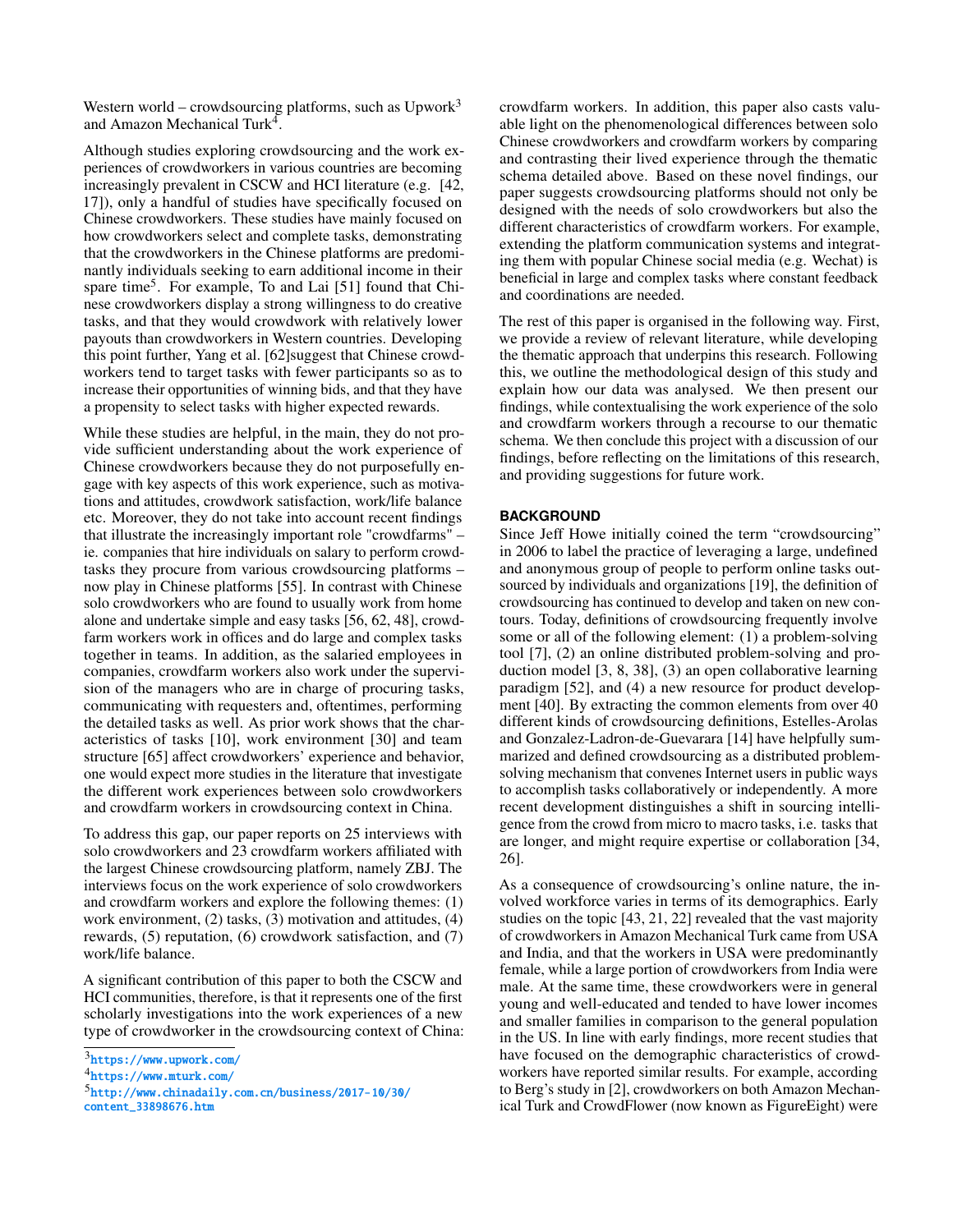generally well-educated (53.6% of the participants involved in their study had college degrees or above) and did part-time crowdtasks (60% of them held jobs other than crowdwork). In 2018, Difallah, Filatova and Ipeirotis [\[11\]](#page-12-10) reported that young and well-educated American and Indian crowdworkers continued to be the major workforce on Amazon Mechanical Turk, while the gender distribution among them was more balanced (51% female and 49% male). Interestingly, Posch et al. [\[42\]](#page-14-3) research on crowdworkers' demographics from ten countries indicated that there are significant differences in the reliance on micro-task income and use of micro-task income between the different countries, and that over 40% of crowdworkers in 7 countries, namely the USA, Brazil, Mexico, India, Indonesia, Philippines and Venezuela, are more likely to use the income from crowdsourcing to cover their basic living expenses.

Moving forwards, the work experiences of crowdworkers have been investigated from a number of vantage points. Lascau et al. [\[30\]](#page-13-1) suggest that the work environment can affect crowdworkers' work efficiency. This proposition is borne out of their recent study which revealed that crowdworkers operating in private spaces displayed good levels of focus while those who worked in a shared space preferred to have a separate area in their home where they could work uninterrupted. Furthermore, Teodoro et al. [\[50\]](#page-14-12) found that crowdworkers who performed duties outdoors in physical environments (e.g. delivering packages) were more likely to have negative work experiences that could lead to deceptions and physical harm than crowdworkers who worked indoors. Additionally, according to Deng and Joshi [\[10\]](#page-12-3), crowdworkers at Amazon Mechanical Turk were found to engage more in tasks that were clearly explained, followed evident procedures, entailed meaningful and broad impacts, and allowed higher task-related autonomy. Developing this point further, Jiang et al. [\[24\]](#page-13-7) posit that perceptions of the rewards gained from tasks are influenced by culture. For their study, the Indian workers regarded self-improvement as the non-monetary rewards, whereas American workers in general valued emotional benefits (e.g. feeling of fulfillment). This does not suggest that monetary rewards do not affect crowdworkers' work experiences. As Ye et al. [\[64\]](#page-14-13) readily demonstrate, the actual payment gained from tasks can be positively related to the perceived fairness by crowdworkers, which consequently impacts their performance on tasks. For Durward and Blohm [\[13\]](#page-12-11) another significant factor in the work experience is the motivation to participate in crowdsourcing. In their research, both the intrinsic motivations (e.g. the desire to find interesting tasks) and extrinsic motivations (e.g. the desire to earn money from these tasks) were positively related to the enjoyment perceived by crowdworkers. In their research on the work experiences of Indian crowdworkers, Gupta et al. [\[17\]](#page-12-2) indicated that workers tended to maintain good reputations in order to participate in well-paid tasks. This is supported by related studies (e.g. [\[20\]](#page-12-12)) that similarly found crowdworkers with bad reputations earn less than crowdworkers with good reputations. At the same time, this notion of reputation extends beyond the workers. Early crowdsourcing studies [\[4,](#page-12-13) [44\]](#page-14-14) have also suggested that crowdworkers would alter their task choices according to the requesters' reputation and were less likely to work for disreputable requesters. For Brawley and Pury [\[4\]](#page-12-13), job satisfaction of crowdworkers at Amazon

Mechanical Turk were affected by dispositional factors (e.g. personality traits), situational factors (e.g. perceived requester support), and interactive factors (e.g. pay satisfaction) while the job satisfaction itself could be used to predict the turnover intentions of crowdworkers. Lastly, Scholarios and Marks [\[45\]](#page-14-15) discovered that the intrusion of work into private life had a substantial impact on some work-related attitudes even though these workers were relatively individualistic in orientation, highly marketable and unlikely to show attachment to a single organisation. With this in mind, and while acknowledging the similarities between crowdworkers and knowledge workers [19], it is plausible to involve work-life balance in the study of work experience of crowdworkers.

Moving forwards, then, while extant literature provides a thematic schema to examine crowdworkers and their experiences, as detailed above, only a limited number of researchers have focused on crowdworkers in the crowdsourcing context of China. Huo and Zhao [\[46\]](#page-14-16), for example, revealed that most of the Chinese crowdworkers (59.04%) in their study are young, between 20 and 25 years old, and that a vast majority of them are well-educated, with bachelor degrees (58.3%) or master degrees (39.48%) while only 0.37% of the workers graduated from junior high school or lower. According to the study of Fei in 2016 [\[54\]](#page-14-17), approximately three fifths of Chinese crowdworkers (62.95%) earned more than 2000 CNY (approx. US\$286) per month, which was higher than the general populations in China given the national average of monthly income was around US\$284 in 2016. Alongside this, the study also revealed that Chinese crowdworkers were relatively inexperienced as most of them (68.64%) had less than 6 months of crowdwork experience while only a small part of the participants (21.59%) have been crowdworking over a year.

With regard to the work experience of Chinese crowdworkers, a study from To and Lai has illustrated that Chinese crowdworkers primarily prefer creative tasks and that they would crowdwork with relatively lower payouts than crowdworkers in Western countries [\[51\]](#page-14-4). According to Feng and Huang [\[15\]](#page-12-14), bonus incentives, hobbies and self development were the main motivations of Chinese crowdworkers. Besides, Yang et al. [\[62\]](#page-14-5) showed that Chinese crowdworkers tend to compete in tasks with fewer participants to increase their opportunities of winning bids, and that they tend to select the tasks with higher expected rewards. In a similar vein, Shi [\[48\]](#page-14-8) suggested that Chinese crowdworkers in general tend to take easy and well-paying tasks with longer task duration, while workers with higher ratings were more likely to attend challenging tasks for better monetary rewards.

Despite these studies investigating the characteristics of Chinese crowdworkers regarding their motivations, task preferences and operations, limited information has been provided about other aspects of their work experience, such as crowdwork satisfaction and work-life balance. Furthermore, these studies have overlooked the work experiences of a new type of Chinese crowdworkers who have recently been found to be employed by companies to do obligatory crowdwork [\[55\]](#page-14-6). These companies, which are dubbed "crowdfarms" by Wang et al. [\[55\]](#page-14-6), mainly focus on undertaking and doing complex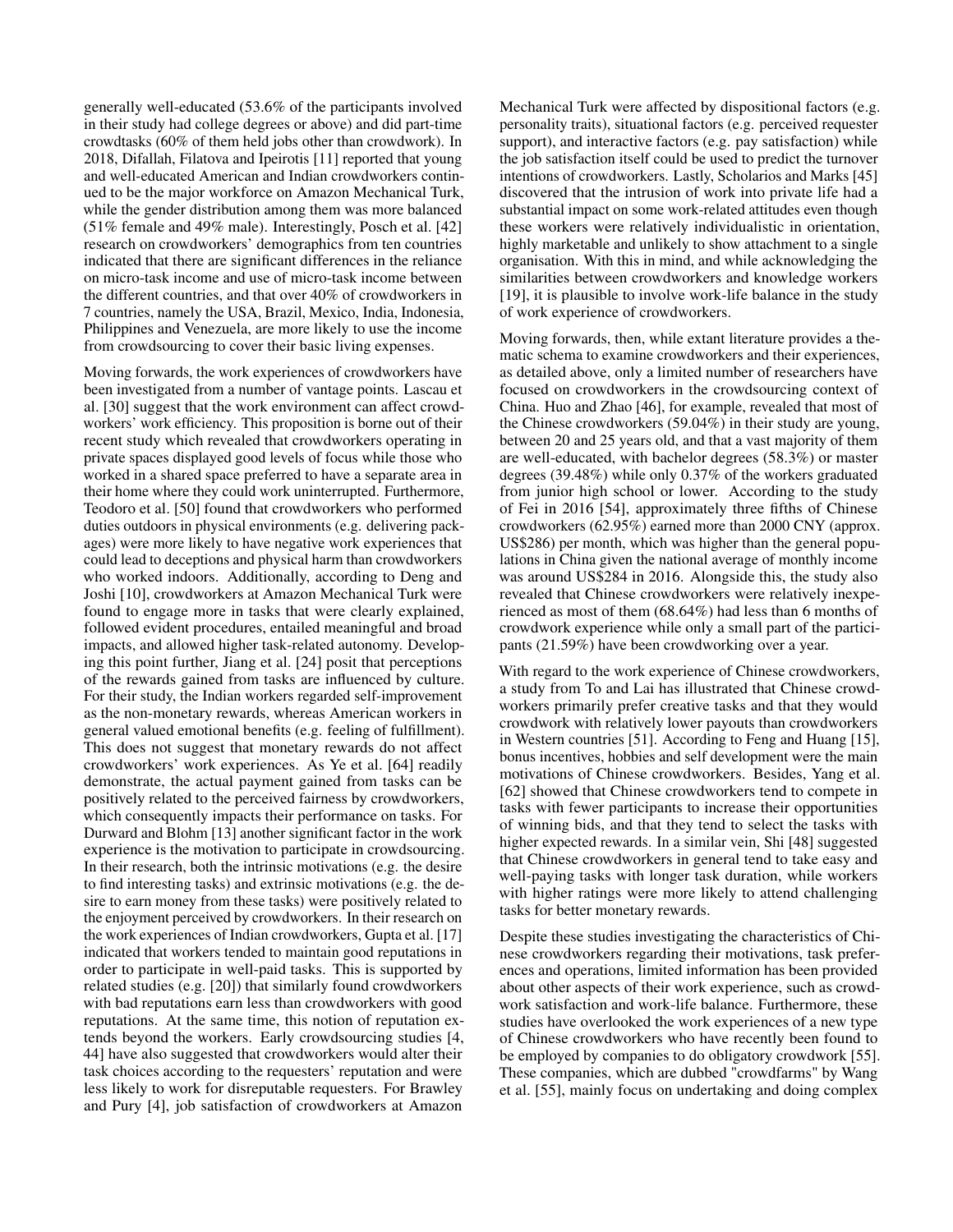and large crowdsourcing tasks en masse from various crowdsourcing platforms employing salaried employees. Wang et al. [\[55\]](#page-14-6) based on the discussion with policy makers and crowdsourcing experts have attributed the emergence of crowdfarms to the following three reasons: 1) The changing nature of tasks in the Chinese crowdsourcing platforms – from simple to complex; 2) Favorable government policies such as the the "mass entrepreneurship and mass innovation program" (dazhong chuangye wanzhong chuangxin); and 3) support from Chinese crowdsourcing platforms such as "ZBJ factories"[6](#page-5-0) which provides office spaces for crowdfarms. Further, Wang et al. [\[55\]](#page-14-6) mention that the emergence of crowdfarms has had significant impact on the remuneration of tasks and work practice of crowdworkers in crowdsourcing context in China.

To address this scholarly gap surrounding the work context of Chinese crowdworkers and the advent of crowdfarm workers, our paper compares and contrasts the work experience of solo Chinese crowdworkers to those of crowdfarm workers in light of the changing landscape of crowdsourcing in China.

#### **METHODOLOGY**

To achieve the objectives set forth in this study, we conducted semi-structured telephone interviews with Chinese crowdworkers on one of the largest Chinese crowdsourcing platforms: ZBJ. ZBJ has two main types of tasks. The first is small and relatively low-paying tasks that are called "competition". In competition tasks, requesters need many crowdworkers to work on the same task and everyone can submit their work publicly on the task page for requesters. When their work is accepted, crowdworkers get 80% of the task reward as compensation, and the remaining 20% is charged as a service fee by ZBJ. The second type of tasks are relatively large and complex and called "bidding". Although these tasks are open to everyone, requesters who post this type of task usually only need one or more crowdworkers to work for them. In addition, the crowdworkers taking part in the task are required to pay an extra fee besides the 20% service charge to get the contact information for requesters. This means that the process of bidding is not public as it involves direct communications between crowdworkers and requesters. As the payments of these tasks are often quite substantial, ZBJ usually requires requesters and crowdworkers to sign legal contracts to confirm their respective intention to cooperate. This is done to protect both parties involved in the process. In this study, we wanted to interview a number of key players. To do so, we posted a request for interviews as a "competition" task on ZBJ. This was done after investigating the crowdworker payment for similar type of tasks - usually 50-60 CNY (approx. US\$7 USD to US\$8 USD) on ZBJ platform - an above-average payment of 80 CNY (approx. US\$11 USD) per interview was set.

In total, 48 individuals expressed an interest. After conducting some initial discussions with potential participants we decided to interview all respondents, as most of them (41/48) were experienced crowdworkers who had been crowdworking for more than 6 months, while the rest (7) could share their

experiences, from the perspective of a newcomer in crowdsourcing. From the 48 individuals we interviewed, 25 of them crowdworked solo, and 23 worked in crowdfarms. The 25 solo crowdworkers we interviewed were generally young. Most of them (17/25) were between 19 and 35 years old, while the rest of them were under 40 years old. Most solo crowdworkers in our study were generally well-educated. Many of them (16/25) had graduated from vocational schools or other higher education institutions while the rest had high-school degrees. Additionally, a majority of the solo crowdworkers earned more than the general population in China: 21/25 of individuals earned more than 3000 CNY a month (approximately US\$434 at the time of writing this paper) and only 3/25 earned less than that per month, while the national average monthly income in China was approximately US\$340 in 2018 [\[36\]](#page-13-8). The 23 crowdfarm workers we interviewed were on average 30 years old - 19/23 were either in their late 20s or early to mid 30s, while a handful (4/23) were over 40 years of age. The education of the crowdfarm workers was comparable to the education of the solo crowd workers in our study. The clear majority of them (19/23) had graduated from vocational schools or higher education, while only 4 of them had high school or pre-high school. We also found that crowdfarm workers earned significantly more than the general population in China, as well as more than solo crowdworkers. When interviewed, we found that most of them (19/23) earned at least 5000 CNY (approx. US\$714 USD) every month, among which, 10 of them had monthly incomes over 10000 CNY (approx. US\$1449 USD).

In line with extant academic literature in the research area (see Background section), our interviews revolved around the following themes: (1) work environment, (2) tasks, (3) motivation and attitudes, (4) rewards, (5) reputation, (6) crowdwork satisfaction, and (7) work/life balance. For the most part, interviews lasted between 30 and 60 minutes and were conducted in Chinese.

The analysis of our data involved the following stages: (1) familiarization of the data, (2) the development of a thematic framework, and (3) coding of the data. In the familiarization phase, all interview data was transcribed. This was followed by the creation of an initial thematic framework based on (1) prior issues as described in the related literature in Background section and (2) topics that surfaced during the familiarization phase of the categorization of our data. After this phase, the data were independently coded. During the coding stage, we used exact quotes from participants to inductively identify potential themes and patterns within the data, before collating all the relevant coded data extracts within the identified themes.

Once the coding phase was concluded, we continued to refine our initial thematic framework by (1) using the varying agreement rates in individual constructs to identify and resolve issues (e.g. low agreement rates, for instance, indicated that respective codes were defined too broadly and would need clarification), and by (2) collectively reviewing the coded data extracts, and revisiting the whole data-set. This process was undertaken to iron-out any disagreements that arose during the analysis, to ascertain whether the themes "worked" in rela-

<span id="page-5-0"></span> $^6$ <http://work.zbj.com>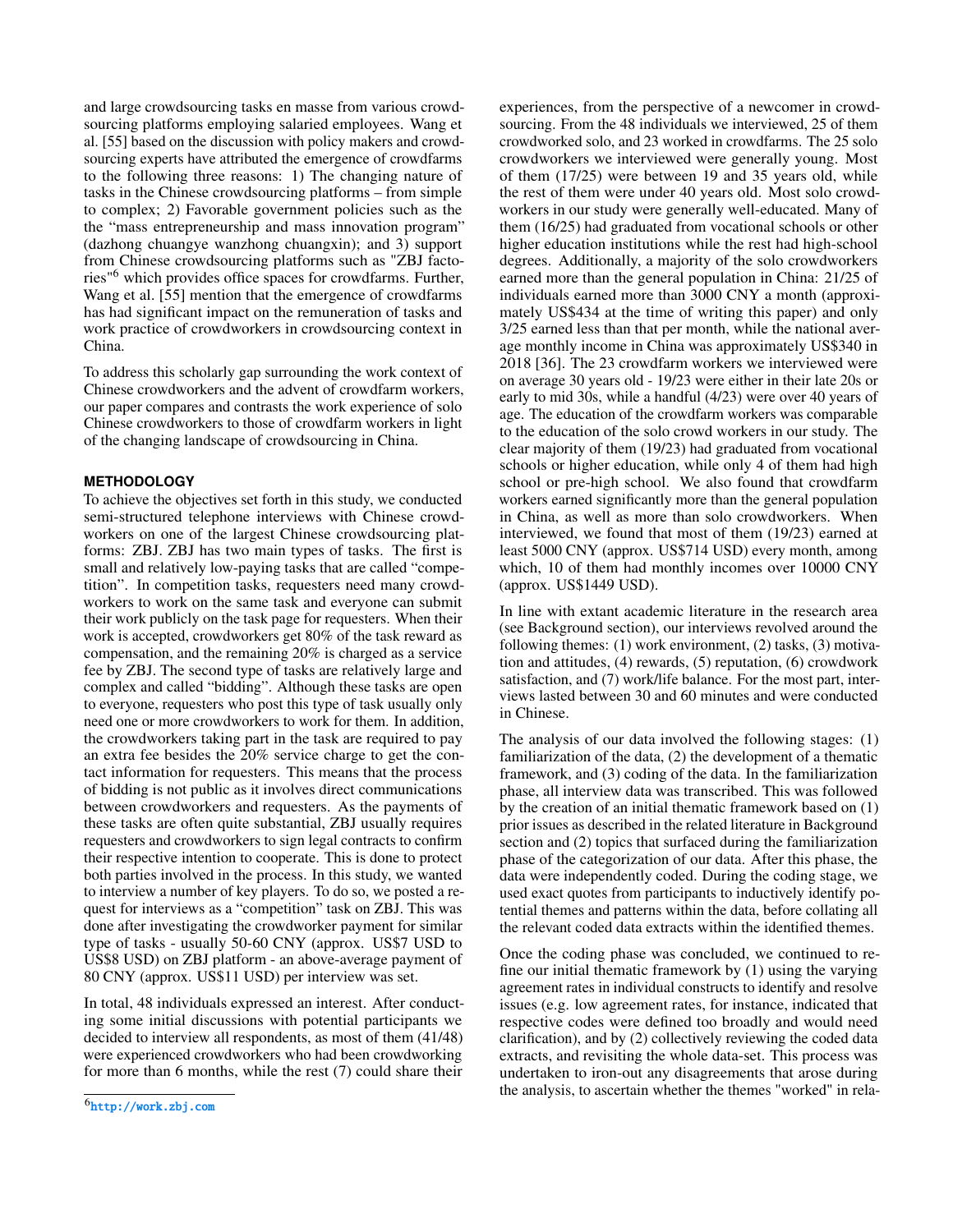tion to the data-set, and to identify any additional data within themes. Once we had completed our thematic framework and aligned this with our data-set, we are able to use this in a coherent and accountable manner (e.g.the framework could be used by other researchers and the process replicated).

#### **RESULTS**

#### **Work Environment**

All solo crowdworkers in our study work from home alone because they felt more comfortable, relaxed and were able to work on the tasks whenever they felt like it. This finding is supported by an earlier crowdsourcing study, which discovered that at-home crowdworkers had more flexibility in their crowdwork [\[23\]](#page-13-9). However, working from home was not always a positive experience for our participants. Some solo workers complained that they were easily distracted by noises emanating from their surrounding environment. Likewise, the excessive flexibility associated with working at home, often produced difficulties for other participants (6/25). As solo worker P1 explained:

When I do crowdwork at home, I usually turn on my favorite music to seek for inspiration and get rest whenever I feel tired. You know, it is different from working in company where your boss keeps telling you what to do, when to do and so on. (P1, 26 years old, male)

In contrast to the sentiment of this extract, all of the crowdfarm workers said that they primarily worked in the premises of crowdfarm, but sometimes they worked overtime from home if they had to and if the task at hand didn't require specialized equipment (e.g. a Virtual Reality headset). Crowdfarms are usually based in business premises or in appropriated residential apartments.

When we asked crowdfarm workers how they felt about their physical working environment in the crowdfarm, participants generally had mixed feelings. On one hand, they mentioned that working with colleagues and managers in a crowdfarm helped them do the tasks better than they would on their own because they could ask colleagues for help if needed. On the other hand, they complained that their offices were cramped, sterile, impersonal, with bad air-conditioning. The management of crowdfarms evidently recognizes that this is an issue as some of the crowdfarm workers we interviewed (9/23) mentioned that their company intended to move to new premises soon. This may further improve the productivity of crowdfarm workers as previous studies on various industries (e.g. health care) suggest that a better working environment will help employees offset the exhaustion caused by their workload [\[9\]](#page-12-15).

#### **Tasks**

All the solo crowdworkers in our study mentioned that they preferred short and easy tasks such as copy-writing and slogan creation, while some of our participants (7/25) said that they would also occasionally attempt more creative tasks (e.g. logo design). This is because, on the one hand, although the payout of short and easy tasks was relatively low, many solo crowdworkers in our study (16/25) were able to complete several of these tasks within a few hours, which meant that they could

still earn a considerable amount of money. Those workers who also undertook challenging tasks suggested that it gave them the time to practice and develop their skills. Even if the ensuing work was not accepted, workers saw this as an investment for participating in more challenging and well-paid tasks in the future. This finding is supported by a study with Indian-based Turkers, which demonstrated that crowdworkers could develop their skills considerably through taking part in simple tasks (e.g. drawing bounding boxes) but also developed their skills through taking part in high-level tasks [\[27\]](#page-13-10).

The major difficulty in carrying out a given task for many solo crowdworkers in our study (17/25) was the requirement and attainment of professional skills and knowledge. An earlier crowdsourcing study demonstrated that the majority of online workforce lacked the expertise to produce quality output [\[12\]](#page-12-16). To deal with these difficulties, workers would generally seek help from others and self-study online. P2, a student who was studying design in college, discusses the reasons why he would take challenging tasks and how he dealt with the difficulties in the following extract:

I am still studying how to design so only 10% to 30% of my designs were paid. However, I think the important thing to me is that I can practise the skills for my future career in this industry. [...] When I encounter some technical problems or need some new skills, I would usually seek online help, discuss with my classmates who also crowdwork, and sometimes ask my teacher directly. (P2, 19 years old, male)

Even though we found that the solo crowdworkers worked alone from home, this did not necessarily mean there was no collaboration among them. In our study, over 50% of participants mentioned that they were members of online communities (e.g Wechat groups) that focused around sharing task information and communicating skills. This finding is in line with Gray et al. [\[16\]](#page-12-17) who similarly claimed that the crowd is a collaborative network. Nonetheless, this was not the case for all participants as some of the solo crowdworkers (4/25) we interviewed intentionally avoided joining such communities as they thought that helping others and sharing task information would lead to excessive competition and low acceptance rate of the tasks. This is largely supported by a crowdsourcing study focusing on the behavior of Chinese crowdworkers, which demonstrated that some Chinese crowdworkers would intentionally choose less popular tasks in order to increase the possibility of their work being accepted [\[62\]](#page-14-5).

In contrast with solo crowdworkers who procure tasks by themselves, in crowdfarms the workers mentioned that they usually do not have an option to choose which tasks they will work on, and they do the tasks that are assigned to them by their managers. When we asked them about how the crowdfarm's managers procure tasks, they mentioned that usually managers would first act like typical crowdworkers by selecting and bidding for tasks on platforms. However, this procurement was done on behalf of the crowdfarm. After procuring the tasks, managers would request further clarification of the task requirements and set up milestones for the tasks in question. If a task was not decomposable (e.g. creative design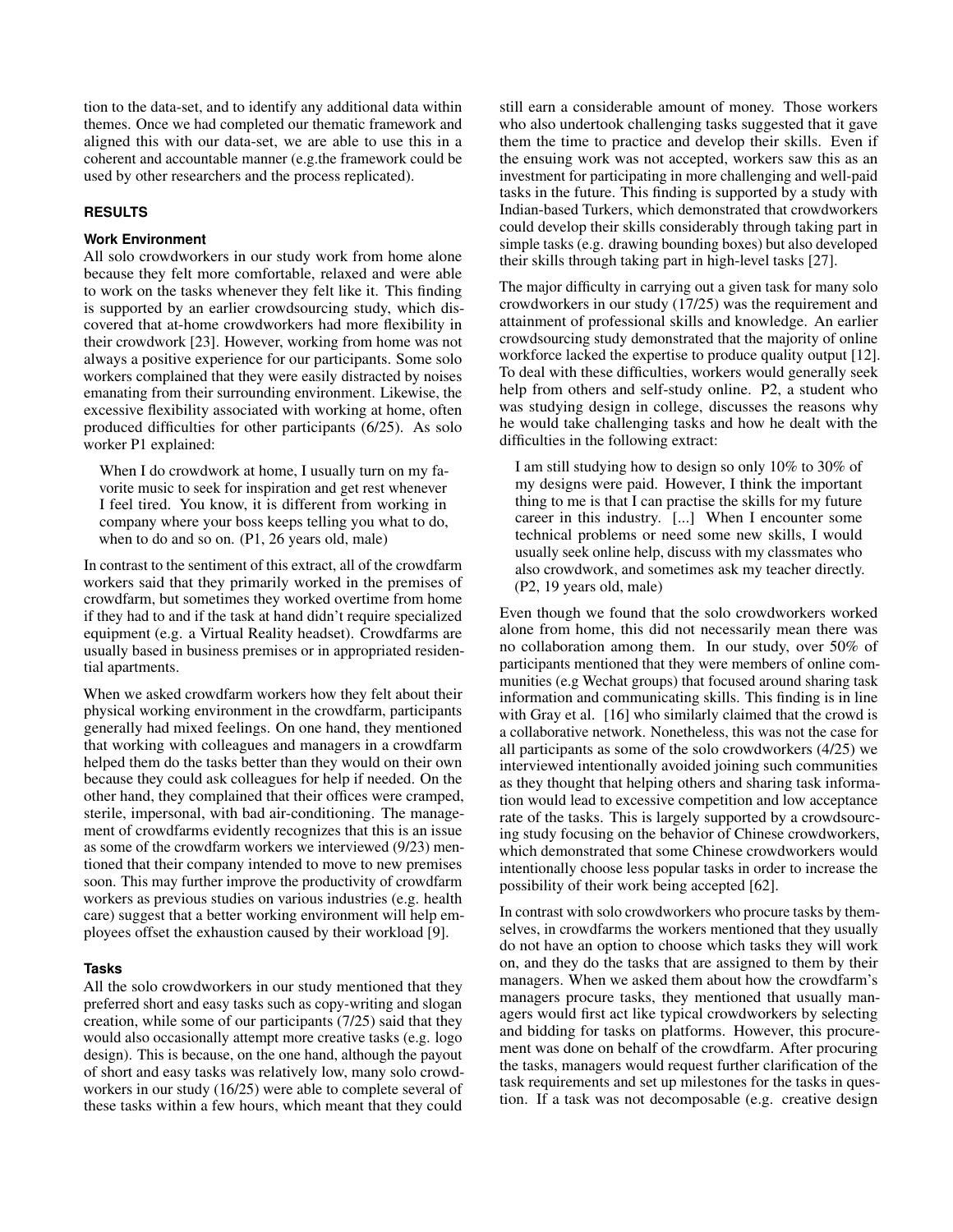tasks), managers would then allocate this task directly to certain crowdfarm workers who specialized in the field. If a task was decomposable (e.g. website building), managers would then turn the task into smaller work units and assign them to different internal teams based on their expertise. During the work process, the manager would also supervise the workers' progress to ensure that everything was running to schedule. After each crowdfarm worker finished the tasks that had been assigned to them, they would then work collaboratively with each other to integrate all parts into a final deliverable and then submit it to the requesters for feedback. P3, the crowdfarm worker who is also a manager shed light on how crowdfarms operate on a day-to-day basis:

The first thing I do is to look for new tasks and bid for proper tasks that I think our company is able to finish.[...] Once I confirm the requirements with requesters, I will decompose the task into different sub-tasks and then allocate the smaller tasks to different team. For example, a designer will be responsible for the UI design and a database engineer for the database [...] We usually have a small meeting in the afternoon to make sure everyone is doing his/her work. [...] When every team finish their tasks, we integrate and test the website collaboratively and send it to requesters. " (P3, 40 years old, male)

In contrast to solo workers who preferred short and easy tasks, many crowdfarm workers (19/23) hoped that after their manager had considered the work schedule and task complexity, he or she would procure large tasks for them to undertake. When we asked for clarifying information about why this was the case, participants generally thought that compared to small tasks they could earn more money from larger tasks as they could charge more for tasks that were complex and specialized. Indeed, in related research, Yang et al. [\[62\]](#page-14-5) found that requesters tended to offer more money on tasks needing a higher skill requirement. Moreover, workers explained that the income from large and complex tasks was also more likely to be guaranteed. This is because in 80%-90% of these types of tasks requesters would pay a transaction deposit to ZBJ platform and sign a legal contract with either the crowdfarm or with the manager that represents the crowdfarm in the platform.

With regard to some of the difficulties that crowdfarm workers face, many participants (18/23) said that it was difficult to undertake tasks for requesters who had ill-defined requirements. To solve this problem, crowdfarm workers in our study would commonly help requesters clarify the requirements at the beginning of a project and patiently negotiate with requesters during the project process.

Crowdfarm workers also participated in online communities (e.g. Wechat group) to discuss tasks, platforms and requesters. As well as working with colleagues, many crowdworkers (10/23) mentioned that they would also collaborate with other companies and crowdworkers, especially when they were assigned tasks that required expertise from different professions. To complete the tasks with excessive requirements, crowdfarm workers would commonly hand over the part of task that they could not do to a familiar business partner who had expertise

in that area and then share the profits with them. Interestingly, few crowdfarm workers (4/23) would also re-crowdsource the undoable parts of their tasks on crowdsourcing platforms for relatively low prices to maximize their own profits. P4 explained how their companies collaborated with others on complex tasks:

In some design tasks, requesters would usually need to print the products. Our company cannot do any printing work but we have been collaborating with a factory that focuses on printing for years. [...] We share the benefits together. (P4, 36 years old, male)

#### **Motivations and attitudes**

When we asked about the motivations for being a crowdworker, the overwhelming majority of solo crowdworkers in our study (21/25) suggested that their primary motivation was monetary. However, a large number of them (19/25) also stated that gaining knowledge and acquiring skills, as well as fulfilling personal interests through crowdsourcing, was equally important for being a crowdworker. Furthermore, the solo crowdworkers we interviewed tended to have positive attitudes towards crowdsourcing and mentioned that they would keep crowdworking in the near future (17/25). However, some participants (6/25) posited the lack of "doable" tasks for solo crowdworkers was a potential reason for them to stop crowdsourcing. In the main, this is because many tasks on various Chinese crowdsourcing platforms tend to be complex and creative (e.g. product design) or technical (e.g. app development) tasks, which usually require specialized, skilled solo crowdworkers to work together to tackle them [\[55\]](#page-14-6).

Similarly, the primary motivation of crowdfarm workers was also monetary. For some participants (10/23), their secondary motivation was to gain experience about how these companies worked so that they could start their own businesses in the future. In contrast with solo crowdworkers, only three crowdfarm workers mentioned that gaining knowledge and expertise, or fulfilling personal interests, was their motivation for crowdworking. For the most part, this is because crowdfarm workers were more likely to be assigned obligatory tasks that were consistent with their expertise and the specialization of the crowdfarms and were therefore commonly doing tasks that they have the expertise for.

Compared to solo workers who generally had positive attitudes towards crowdsourcing, many crowdfarm workers (13/23) tended to have more neutral attitudes and were not sure whether they would keep working in crowdfarms in the future. This was because many participants thought the payment for crowd tasks was usually unfair for two reasons. First, some requesters would only be willing to pay little for what they required. Second, some crowdfarm workers, especially those who were also managers, mentioned that other crowdfarms were undercutting all bids in order to obtain tasks, which decreased the payout to crowdfarm workers on each task. The following quote from P5, a 30-year-old crowdfarm worker, expresses the concerns and frustrations of crowdfarm workers about the crowdsourcing tasks they have to tackle: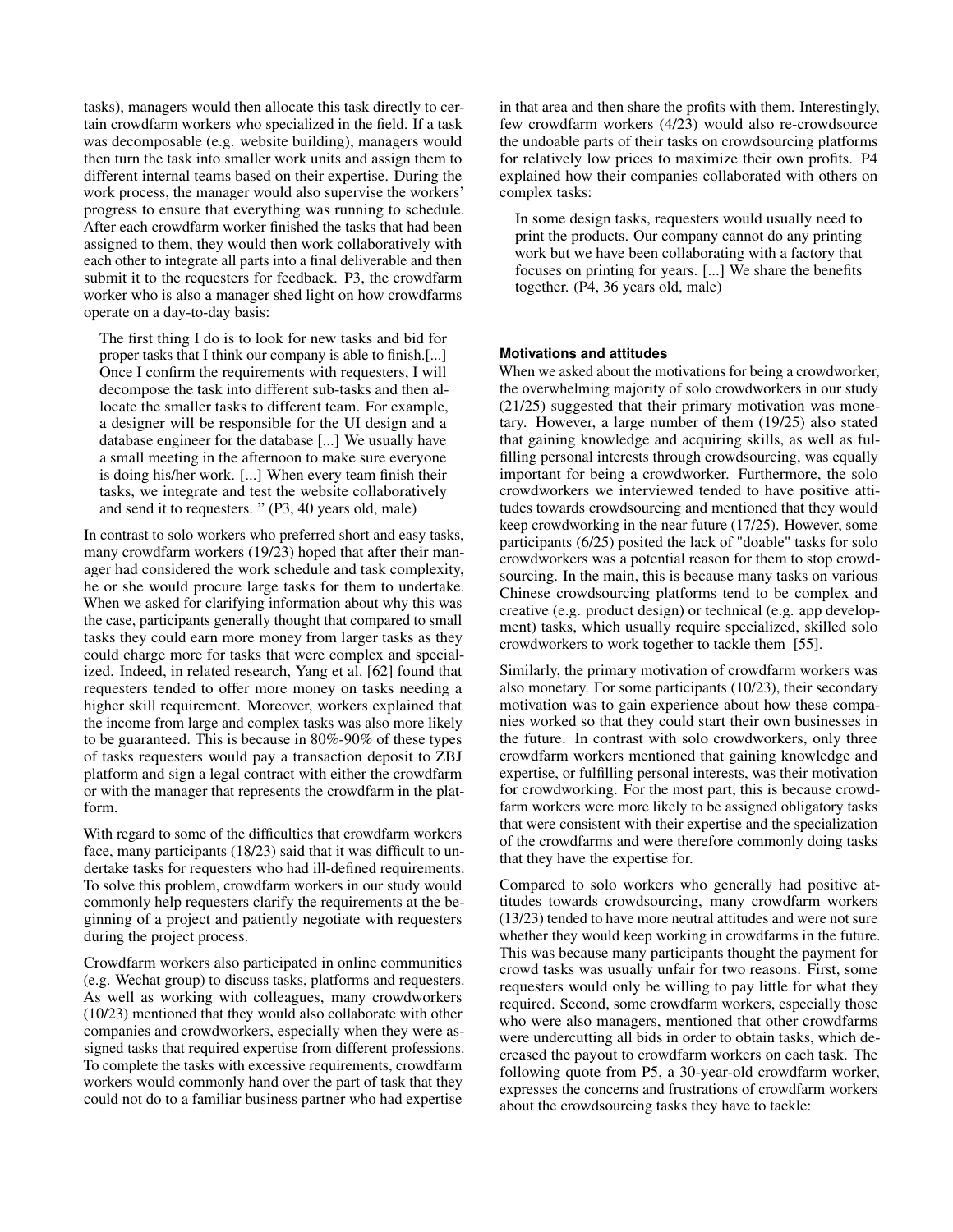I took a task that looked like they needed a simple online platform with 100k CNY budget (approx. US\$14490 USD). However, it turned out that the requester had no idea about what they wanted. [...] At the end, we received only 1/10 of the money as they thought we did not meet their ever-changing and unrealistic requirements though we had already provided the general framework of the website. [...] I know a company that is also doing crowdwork on ZBJ in our city. Their strategy is to bid with extremely low price to win the tasks. To be honest, if was not because of the platform giving them more opportunities to attract customers with low prices, I seriously doubt if these workers could support themselves with such low profits in tasks. (P5, 30 years old, male)

#### **Rewards**

The solo crowdworkers in our study mentioned that they were satisfied with the immediate monetary reward from crowdsourcing, as they would get paid as soon as requesters accepted the task they completed. When we asked these participants about the importance of the earnings from crowdsourcing, only four suggested that the income from crowdsourcing made little contribution to their life. The clear majority of participants mentioned that these earnings improved their life significantly as they used this income to either support their basic living expenses (5/25) or to support their hobbies (16/25). This is largely in line with findings from an earlier crowdsourcing study, which suggested that 73% of workers regarded working on Amazon Mechanical Turk as a way to earn extra money, while 19% of them used this income to 'make ends meet' [\[43\]](#page-14-11).

Aside from monetary reward, we found that almost all of the solo crowdworkers (20/25) interviewed considered the knowledge and expertise that they gained from the tasks as being a non-monetary reward. P6 explains:

I don't mind doing the video processing task at a payment lower than the market price, as long as it is not too low to support myself, because I think the skills and expertise learned from the task can help me develop my career better. (P6, 27 years old, male)

In contrast with solo crowdworkers, we found that the crowdfarm workers in our study were paid monthly with fixed salaries plus bonuses depending on their performance and their position/rank. In accordance with employees in any other registered Chinese Internet company [\[58\]](#page-14-18), some participants also indicated that health insurance and pension were also part of their contract in the crowdfarm. However, in contrast with solo crowdworkers who generally appreciated the monetary rewards from crowdsourcing, only a relatively small number of crowdfarm workers (9/23) suggested that the income from crowdsourcing was of great significance to them. When we asked why this was the case, the majority of our participants (14/23) stated that the earning from companies' offline businesses (ie. non-crowdsourcing tasks) was still their major source of income at present whilst 9 of them believed that the earnings from crowdsourcing would soon become their primary source of income as the number of crowd tasks assigned to them by managers were sharply increasing. Instead, what was considered an extremely important gain for them

was the non-monetary reward - to establish 'guanxi' (i.e. a Chinese term meaning the interpersonal relationship in which obligation, commitment and exchange of favors are involved [\[61\]](#page-14-19)) with requesters. This is because, in Chinese business environment, "guanxi" is regarded as an essential for the future transaction and cooperation between counterparties [\[6\]](#page-12-18). The trustworthy relationships (guanxi) established through crowd tasks would help crowdfarm workers and managers accumulate customer resources and do further businesses with these regular customers, which would bring more benefits in the long run. P7, a 31 year old crowdfarm worker illustrates why guanxi is important for crowdfarm workers:

If you have a good relationship with requesters, they will pay you quickly once you finish their tasks. Furthermore, they will come back to you for further businesses and these tasks will be much more profitable than the previous ones. [...] (P7, 31 years old, male)

#### **Reputation**

The majority of the solo crowdworkers (19/25) in our study thought that the reputation (e.g. favorable ratings, completion rates) was important for them to increase the possibility of being selected by requesters and therefore earn more money. This is in line with findings from a previous crowdsourcing study which congruently demonstrates that the good reputation of Indian crowdworkers helped them secure well-paid HIT tasks [\[17\]](#page-12-2).

In order to increase their reputation, all solo crowdworkers mentioned that they would work diligently on tasks and some solo crowdworkers (9/25) would also customize their work for requesters based on the characteristics of requesters (e.g. professions, regions). As an indicative example, P8, a designer who specialized in designing wine bottles, explains how he customises his approach depending on the requester:

I usually check where are the requesters or their companies from when I design wine bottles for them. For example, people in the north of China are more traditional so I would involve more classic elements with red color in my design. However, people from the south China, for example, Shanghai, are less traditional, so I use more modern design concepts with blue or other brighter colors. (P8, 33 years old, male)

The reputation of requesters was similarly understood as being important to many solo crowdworkers in our study (22/25). This is because, compared to disreputable requesters who might pay nothing at the end of the completion of a task, these solo crowdworkers (18/25) would rather work for requesters with better reputation, even if this meant accepting a lower payment. As several participants succinctly put it, "better aught than naught".

When we asked how important reputation is to crowdfarm workers, more than half of crowdfarm workers (12/23) admitted that reputation was important to them, therefore echoing the feelings of solo crowdworkers. That being said, of course, the rest of crowdfarm workers, almost half of them (11/23), did not think reputation mattered so much. Some of these participants explained reputation was not important because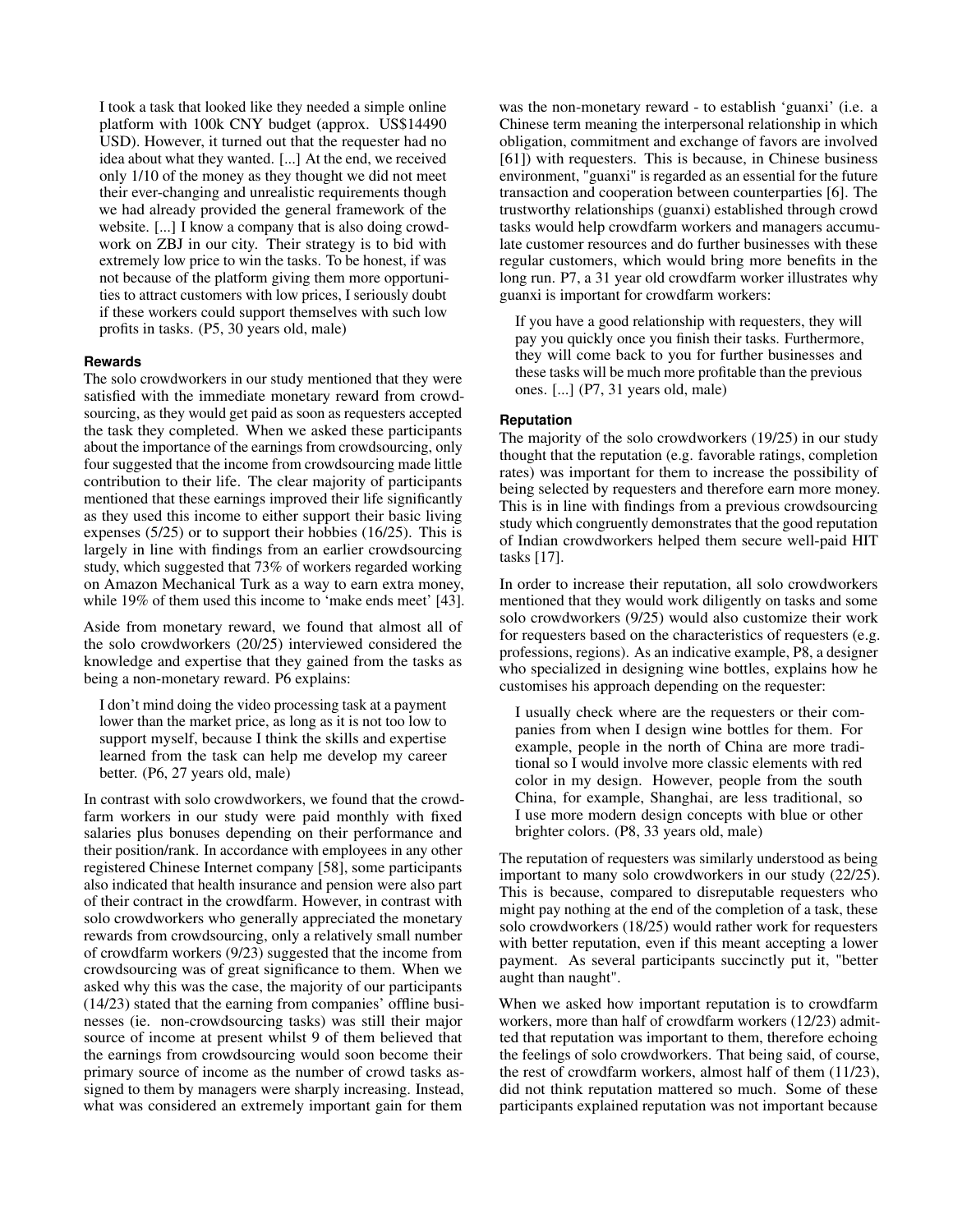their main focus was finishing the tasks assigned to them by managers for payment, rather than to establish their personal reputation and bid for more tasks.

For crowdfarms who intended to maintain their reputation, as well as working diligently like solo workers, crowdfarm workers would also showcase projects they had worked on for requesters on their ZBJ homepage. Interestingly, few crowdfarm workers (4/23) admitted that they would negotiate with requesters and had even given back part of their financial compensation to maintain their reputations when a requester was not satisfied with the work they had done. P9, a manager and worker in a design company, explains how he proactively asked for a favorable rating from a tough requester:

There was a requester that insisted to give us negative feedback [...] At the end, though we had already signed the contract, I had to give him a discount on the price in order to convince him to give us positive feedback. [...]. (P9, 31 years old, male)

The reputation of requesters also mattered among crowdfarm workers as most of them (14/23) would rather work for a requester with good reputation even though they paid less. However, in contrast to solo crowdworkers who were usually concerned that disreputable requesters would pay nothing, crowdfarm workers thought that these type of requesters would usually be more rigorous and make ever-changing requirements, which often led to unnecessary disputes and costs.

#### **Platform Satisfaction**

Most of the solo crowdworkers in our study only worked for the ZBJ platform (18/25) and the rest of them mentioned that they had previously worked for other Chinese crowdsourcing platforms (e.g. Epwk), but were only working on ZBJ at the moment. Many solo crowdworkers in our study (15/25) suggested that they were satisfied with the ZBJ platform. The crowdwork satisfaction of solo crowdworkers was mainly attributed to the perceived advantages of ZBJ, such as acquiring more tasks, taking advantage of more professional customer services, and enjoying a relatively thorough regulated system. However, these participants were generally dissatisfied with the 20% service fees charged by ZBJ for each task they completed. This is supported by a previous crowdsourcing study, which illustrated that the 5%-20% service fees charged by crowdsourcing platforms would hinder the development of crowdsourcing and reduce the income of crowdworkers [\[31,](#page-13-11) [2\]](#page-12-9).

In a similar vein to solo crowdworkers, all crowdfarm workers in our study worked for ZBJ, though many of the crowdfarm workers (16/23) had worked for more than 2 platforms before. However, in comparison with solo crowdworkers, we found over half of them (15/23) were unsatisfied with working on ZBJ, among which, 11 of them indicated that they would leave if they found a better crowdsourcing platform in China. In the main, and contrary to solo crowdworker, this was because crowdfarm workers would not only take the burden of service fees but also have to pay extra admission fees to have the opportunity to bid for the tasks they preferred. Moreover, some crowdfarm workers also suggested that ZBJ provided insufficient support to help requesters ascertain task requirements, which significantly increased their time spent in communication with requesters. P10, a programmer from an IT company, details his work experiences:

In some tasks, we are required to pay for the admission fees at the beginning as a ticket to bid with other companies for the tasks and then ZBJ will charge a 20% service once we have finished the tasks. [...] The communication cost is also a problem. I think ZBJ should at least call the requesters and help them figure out what they want to do before allowing them post the tasks on platform. Otherwise, we have to spend much communicating with requesters just to see if their tasks are suitable for us. It is like a strenuous blind date. (P10, 50 years old, male)

#### **Work-life balance**

We found the solo crowdworkers in our study were generally happy with their work-life balance, as most of them (20/25) suggested that they neither worked overtime on tasks, nor undertook tasks in poor conditions. In addition, most of them (22/25) said they had enough spare time and money to take part in leisure activities outside of work. This is mainly because solo crowdworkers, who commonly undertook part-time tasks rather than obligatory tasks, were more likely to arrange the amount of their work and schedule flexibly and, therefore, did not experience the same level of stress felt by those in typical full-time occupation.

When asked about how their families and friends perceived their crowdwork, over half of the solo crowdworkers said they would introduce their crowdwork in a positive way, for example "something for fun", so that their families and friends would usually support them.

Our study also found that in comparison to solo crowdworkers, crowdfarm workers who took on crowdwork as their formal full-time work reported that overall their work-life balance was worse. Many crowdfarm workers (22/23) frequently sacrificed their personal time to work overtime to finish obligatory tasks on time, and many of them (16/23) admitted that they had to work when in ill health. P11, a crowdworker from north of China, illustrates how his balance between work and life has suffered:

I often work overtime as the deadline of the task is usually tight. [...] Of course it (work overtime) would affect my personal time. [...] I usually work in ill conditions. Listen to my voice now, I am having a cold and take pills, but I am still working. (P11, 27 years old, male)

As for crowdfarm workers, many of them (15/23) tended to talk less about their crowdwork with their families and friends and simply referred it to as "some online work". For these participants, they did not want to expose families and friends to the various pressures they felt.

#### **DISCUSSION AND CONCLUSION**

Our study compares the work experiences of the Chinese solo crowdworkers and crowdfarm workers. In doing so, it importantly addresses a marked gap in extant CSCW and HCI literature.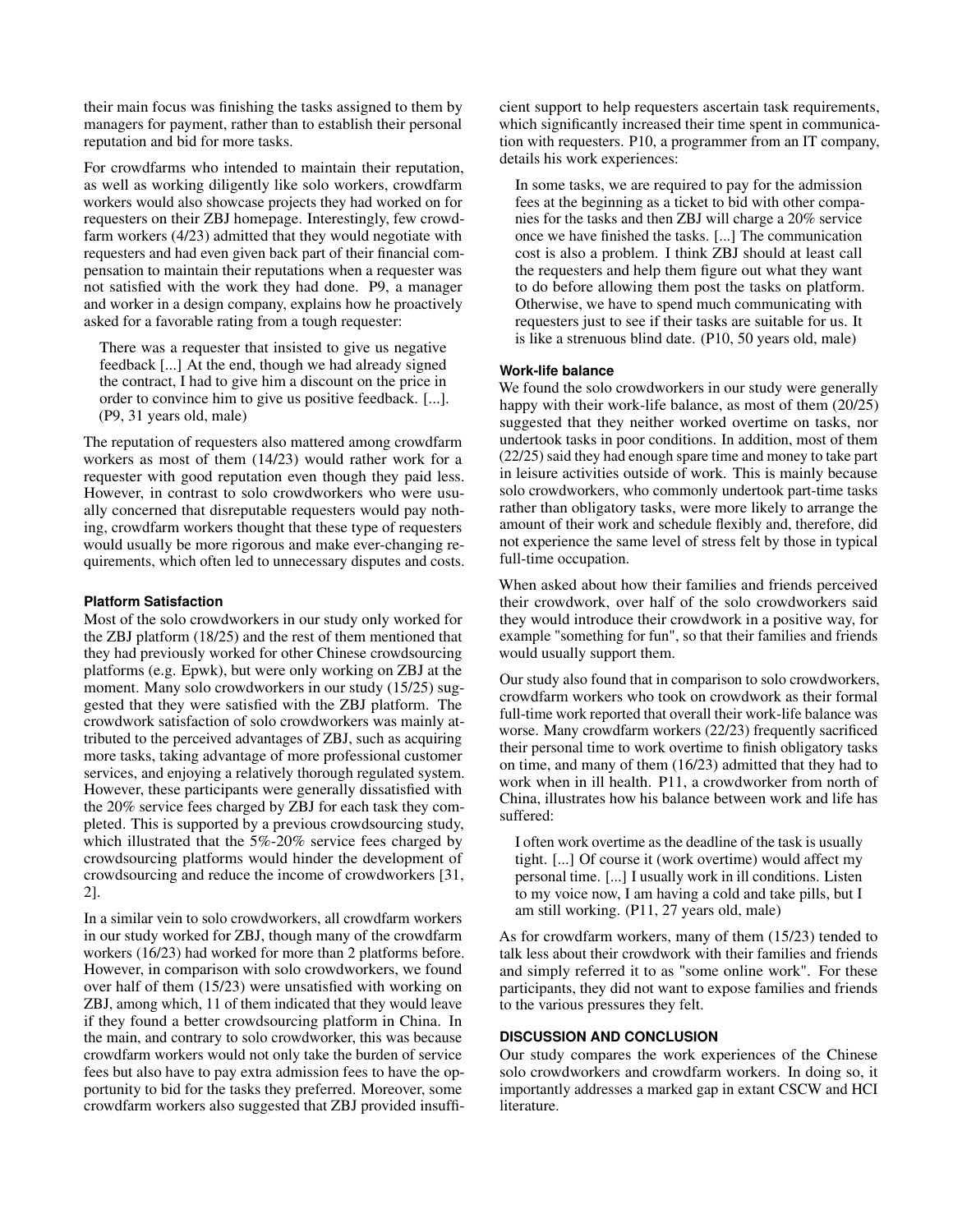Our result suggested that crowdfarm workers work together at relatively formal workplaces, namely business premises or appropriated residential apartments, while solo crowdworkers simply work at home alone. This is because that, in crowdsourcing context in China, crowdfarms are able to obtain more supports from Chinese government and crowdsourcing platforms. For instances, the Chinese governmental program, "mass entrepreneurship and mass innovation program", provides space and monetary easing for small internet companies (See: [http://en.drc.gov.cn/2016-04/07/content\\_](http://en.drc.gov.cn/2016-04/07/content_24350321.htm) [24350321.htm](http://en.drc.gov.cn/2016-04/07/content_24350321.htm)) and, more aimingly, ZBJ built 26 business communities in 26 major cities in China for crowdfarms to settle in with cheaper rent, customizable offices and ancillary facilities such as saloon and lounge (See: <https://work.zbj.com/>). Although these supports mainly focus on attracting crowdfarm, it is our belief that the supports for the work environment of typical solo crowdworkers is also important for the development of crowdsourcing platforms as a previous study on the topic revealed that poor work condition increases the work-related exhaustions and disengagement of solo Chinese crowdworkers, which consequently decrease their loyalty and acknowledgement towards the crowdsourcing platform [\[56\]](#page-14-7). Additionally, in comparison to solo crowdworkers who enjoyed the at-home flexibility yet got distracted by surrounding environment, we found that working closely in a shared workplace and being supervised by managers help crowdfarm workers do task better than they would on their own. This finding interestingly illustrates that even though crowdsourcing is regarded as a new disruptive business model that deviates from the restrictions of traditional business operations [\[53\]](#page-14-20), traditional management approaches evidently play a significant role in this new crowdsourcing paradigm as it scales and specializes; a paradigm which requires closer and more frequent internal collaboration and coordination between crowdfarm workers.

Our findings also illustrate that all solo crowdworkers prefer to choose short and easy tasks so as to earn money by finishing many of them, while some of them would also occasionally participate in tasks they found challenging to practice their skills or gain new expertise. This mirrors the findings from previous crowdsourcing studies, which revealed that (1) crowdworkers are able to maximize their earnings through doing a great deal of microtasks [\[10\]](#page-12-3) and (2) that Chinese solo crowdworkers tend to develop themselves through participating different type of tasks [\[56\]](#page-14-7). In contrast, however, crowdfarm workers prefer more complex and larger tasks, although they do tasks that are selected and assigned to them by managers. This finding is understandable as the more complex and larger crowdtasks usually offer better payment [\[62\]](#page-14-5) and the payment of this type tasks, according to the bidding mechanism of ZBJ (see methodology section), are more likely to be guaranteed by the legal contracts signed with requesters.

Next, we found that the increased complexity of task is the main challenge of solo crowdworkers. This is not surprising given that previous studies in Chinese crowdsourcing context revealed that more and more Chinese individuals and companies start to find crowdsourcing a powerful tool and rely on it to deal with highly complex problems [\[51\]](#page-14-4). In contrast, however, the main challenge of crowdfarm workers is not

the difficulty of tasks but rather the ill-defined requirements from requesters. This finding illustrate that the unclear task instructions would not only prevent solo crowdworkers from completing tasks [\[49,](#page-14-21) [57\]](#page-14-22), but also an obstacle for a team of crowdworkers and crowdsourcing organizations. To deal with the challenges in tasks, both crowdfarm workers and solo crowdworkers seek help from others and collaborate with other crowdworkers that they know via social media (e.g. Wechat). Interestingly, in contrast with solo workers, some crowdfarm workers would also hand over parts of tasks that they could not do to their business partners and sometimes re-crowdsource these parts directly to crowdsourcing platforms. Although collaboration between companies is a common practice for small and medium companies in China [\[32\]](#page-13-12) and , subcontracting tasks means the prices of tasks would be partially controlled by crowdfarms, which, in agreement with Morris et al [\[35\]](#page-13-13), would lead to the problem in fair payment of crowdtasks.

In addition, our results illustrate that the motivations for solo crowdworkers to crowdwork include monetary rewards (i.e. payment) and non-monetary rewards (i.e. the acquisition of new expertise). This resonates with the findings of previous crowdsourcing studies in China and other countries, which indicate that both extrinsic (e.g. payout) and intrinsic (e.g. learning knowledge) are important motivations for crowdworkers (e.g. [\[42,](#page-14-3) [25,](#page-13-14) [2\]](#page-12-9)). Consequently, the solo crowdworkers would generally have positive attitudes towards remaining in crowdwork although they showed concern about the insufficient number of "doable" tasks, which is due to the changing nature of tasks - from simple to complex [\[55\]](#page-14-6).

For crowdfarm workers, it is interesting to find that their primary motivation is also monetary yet the most important reward they obtained is non-monetary - the interpersonal relationships with the requesters, or in a Chinese term, Guanxi. This is because, in comparison to western business environment where a relationship follows a successful transaction, in China, the business transactions are often a result of a successful guanxi [\[39\]](#page-13-15). A good "Guanxi" binds millions of Chinese firms into a social and business web and it is widely recognized as a key determinant of business performance and market growth [\[33,](#page-13-16) [29,](#page-13-17) [5\]](#page-12-19). Therefore, in our case, the non-monetary reward of crowdfarm workers - Guanxi with requesters - is indeed related to financial benefits as the customer resources accumulated by interpersonal relationships could potentially lead to more business opportunities in the future, which can, of course, lead to more earnings. For the most part, this aligns with the assertions made by O'Neil and Martin [\[37\]](#page-13-18) who note that crowdsourcing is a relationship-based business and the trust in relationships between crowdworkers and requesters is as important as payments made for tasks. With regard to attitudes, crowdfarm workers are in general more negative than solo crowdworkers. This is because (1) they believe they are paid poorly due to the low rewards of requesters and (2) the price war that exists between competing crowdfarms, which decrease the prices across the Chinese crowdsourcing context in "a race towards the bottom" [\[55\]](#page-14-6).

Our results suggest that most solo crowdworkers care about and safeguard their reputation in crowdwork as they believe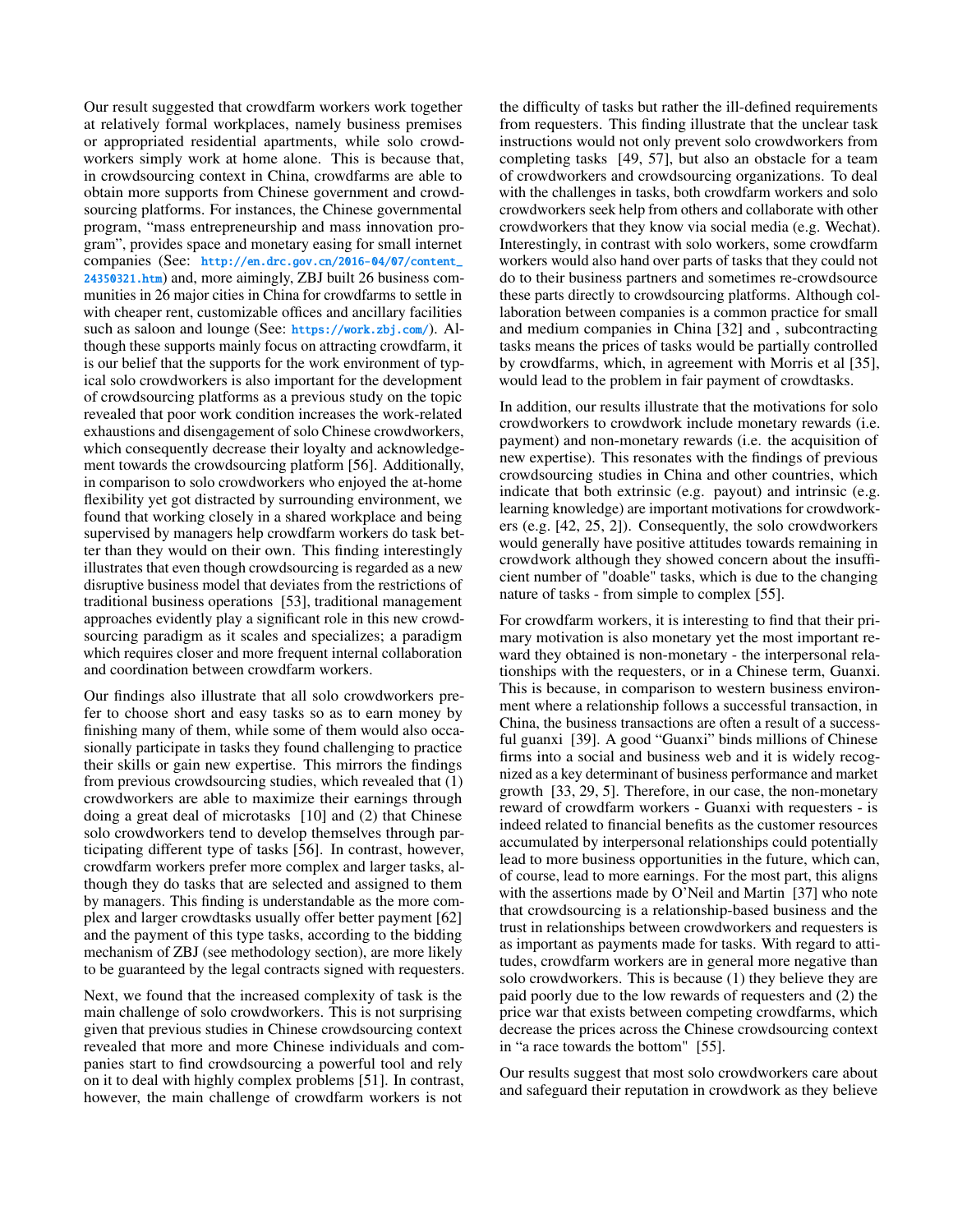that good reputation will increase the chances of their work being paid by requesters. This is in accordance with previous studies which have similarly shown crowdworkers generally attempt to maintain their reputations [\[11,](#page-12-10) [17\]](#page-12-2). However, in contrast with these studies and our findings pertaining to solo crowdworkers, our study found that crowdfarm workers have mixed opinions about reputations, as nearly half of them think that a better reputation has little influence on the crowdwork they do. We argue that this is due to the crowdfarm workers being disengaged from the crowdsourcing process (e.g. bidding, procuring the tasks, contacting the requesters etc.) as the foremost responsibility for many of them is to complete the tasks given to them by their managers. With regard to the reputation of requesters, both the solo crowdworkers and crowdfarm wokers in our study mentioned that they prefer to work for requesters with good reputations as they believe requesters with bad reputations are less likely to pay for their works properly and more likely to propose excessive requirements. This finding is unsurprising as several crowdsourcing studies have similarly revealed that crowdworkers choose tasks according to the reputation of requesters and are less likely to work for requesters with bad reputations [\[4,](#page-12-13) [44\]](#page-14-14).

Further, our findings illustrate that solo crowdworkers are, for the most part, happy with crowdsourcing. In contrast, and in the context of our research, crowdfarm workers tend to have worse crowdwork experiences as a result of service fees. While both solo crowdworkers and crowdfarm workers in our study dislike the 20% service fees charged by ZBJ, the crowdfarm workers claim that this significantly reduces their earnings. In our discussions with these workers, they propose a bracket-like structure that depends on the complexity of the project and the reputation of the crowdworker and the requestors would be preferable to a flat fee structure that does not account for these factors. In addition, the dissatisfaction of crowdfarm workers relates to an increased communication cost, as almost all participants stated that they had to spend lots of time clarifying and negotiating the detailed requirements with requesters through the inconvenient communication system of ZBJ. Therefore, it is unsurprising these workers also recommend that the ZBJ platform should improve their communication system by providing links to popular social networking software in China, such as Wechat. This finding is supported by previous work from Kingsley et al. that illustrates instant communication with requester and crowdworkers can increase the market power of crowdworkers and has the potential to increase the payouts [\[28\]](#page-13-19).

Lastly, our findings desmontrate that crowdfarm workers tend to experience higher levels of stress and exhaustion and have less time for leisure and family activities than solo workers. In our opinion, this is, on the one hand, a byproduct of the full-time nature of crowdfarm workers who are assigned obligatory tasks by managers, which means the amount of work and schedule of tasks is not in their hands. On the other hand, this is also attributed to a newly observed 996 work culture among many Chinese IT companies - that is 9am to 9pm, 6 days a week [\[59\]](#page-14-23). As the crowdfarms in our study are mainly small Internet companies in nature, their workers are likely to be required to work over 60 hours, which consequently lead

to the imbalance of their work and life. This is in contrast to solo crowdworkers who mainly crowdwork part-time and therefore experience much reduced levels of pressure, which illustrates that the different crowdwork nature is the key reason why solo crowdworkers and crowdfarm workers have different work-life balance. In order to prevent the pressures in crowdwork further disturbing their lives, some crowdworkers tend to talk less about their work in front of their families and friends. This finding are supported by previous studies that demonstrate (1) full-time Chinese crowdworkers experienced more work-related fatigues than part-time workers [\[56\]](#page-14-7) and (2) that workers in different industries commonly cope with the imbalance between work and life by setting up a clear boundary between work time and family time [\[18\]](#page-12-20).

In sum, then, our study offers one of the first scholarly works to reveal the experiences of crowdfarm workers and how this burgeoning workforce perceive crowdwork differently from solo Chinese crowdworkers. These findings are contextualised through the following thematic schema: (1) work environment, (2) tasks, (3) motivation and attitudes to crowdsourcing, (4) rewards, (5) reputation, (6) crowdwork satisfaction, and (7) work/life balance. This is primarily attributed to the differences in the way these workers engage in crowdsourcing. Based on the novelty of our findings, the present study illustrates that existing approaches to studying the work experiences of typical solo crowdworkers may need to be rethought in order to study these emerging work experiences that are both enabled and impacted by changes in crowdsourcing context such as crowdfarms. Moreover, our study also illustrates that if concomitant platforms want to provide further support to the practice of crowdfarms. For example, since we found that crowdfarm workers mainly work with complex tasks and are in general dissatisfied with the communication tools that the platforms provide, we will suggest that platforms link their communication system to tools that (1) requesters and workers are familiar alike, and (2) support moderated group communication. This can involve extending their current communication systems and integrating them with popular Chinese social meadias such as Wechat through Wechat's API. This is not the case right now as the majority (if not all) of platforms are designed only with the needs of solo crowdworkers in mind and it is, for the most part, quite cumbersome for crowdfarm workers to communicate with requesters especially for complex tasks where constant feedback is needed.

A noteable limitation in the present study is the representativeness of the sample as our participants primarily work for ZBJ platform. Accordingly, crowdworkers on other platforms (e.g. EPWK) might have different experience. In addition, due to the operation in crowdfarms where managers are usually responsible for procuring crowdtasks on behalf of their companies, there are several crowdfarm managers in sample. Although they would also be involved in carrying out the detailed crowdtasks, crowdfarm managers are more likely to perceive and report their work experiences from the perspective of management rather than that of simple crowdfarm workers. Therefore, future work on the topic should perhaps (1) involve more crowdworkers from other Chinese crowdsourcing platforms to increase the representativeness of the sample,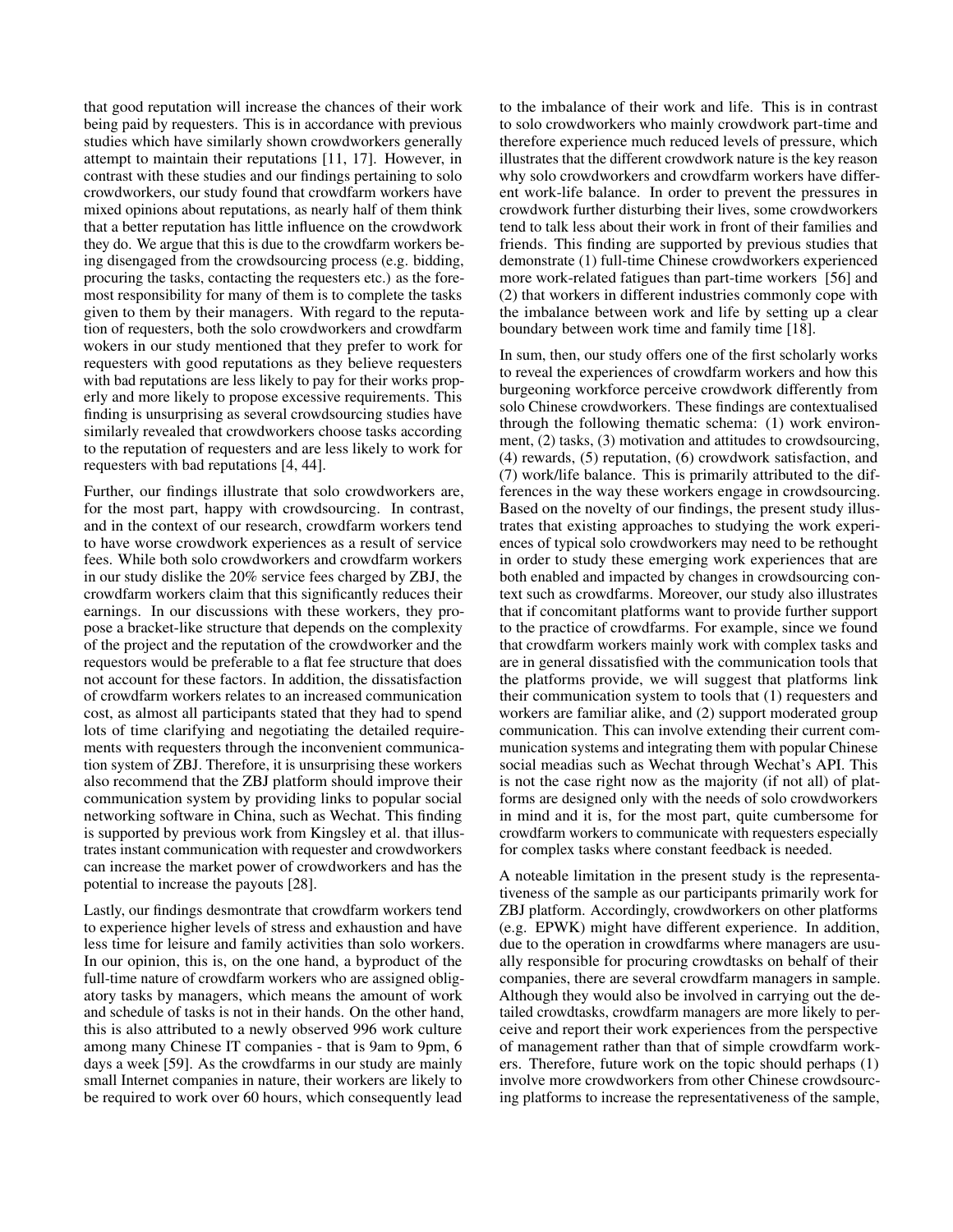and (2) clearly distinguish crowdfarm workers and crowdfarm managers so that further understanding of crowdfarms can be provided through studying crowdwork and experiences from a managerial perspective.

#### **ACKNOWLEDGEMENTS**

This research was supported through the following EP-SRC projects: From Human Data to Personal Experience (EP/M02315X/1).

#### <span id="page-12-1"></span>**REFERENCES**

- [1] Simon à Campo, Vasssilis-Javed Khan, Konstantinos Papangelis, and Panos Markopoulos. 2019. Community heuristics for user interface evaluation of crowdsourcing platforms. *Future Generation Computer Systems* 95 (June 2019), 775–789. DOI: <http://dx.doi.org/10.1016/j.future.2018.02.028>
- <span id="page-12-9"></span>[2] Janine Berg. 2016. *Income security in the on-demand economy : findings and policy lessons from a survey of crowdworkers*. Technical Report 994906483402676. International Labour Organization. [https:](https://ideas.repec.org/p/ilo/ilowps/994906483402676.html) [//ideas.repec.org/p/ilo/ilowps/994906483402676.html](https://ideas.repec.org/p/ilo/ilowps/994906483402676.html)
- <span id="page-12-5"></span>[3] Daren C. Brabham. 2009. Crowdsourcing the Public Participation Process for Planning Projects. *Planning Theory* 8, 3 (Aug. 2009), 242–262. DOI: <http://dx.doi.org/10.1177/1473095209104824>
- <span id="page-12-13"></span>[4] Alice M. Brawley and Cynthia L.S. Pury. 2016. Work experiences on MTurk: Job satisfaction, turnover, and information sharing. 54 (2016), 531–546. DOI: <http://dx.doi.org/10.1016/j.chb.2015.08.031>
- <span id="page-12-19"></span>[5] Peter J. Buckley, Jeremy Clegg, and Hui Tan. 2006. Cultural awareness in knowledge transfer to China—The role of guanxi and mianzi. *Journal of World Business* 41, 3 (Sept. 2006), 275–288. DOI: <http://dx.doi.org/10.1016/j.jwb.2006.01.008>
- <span id="page-12-18"></span>[6] Zhang Chi and Hong Seock-Jin. Guanxi Culture. In *The China Business Model*. Elsevier, 19–40. DOI: <http://dx.doi.org/10.1016/B978-0-08-100750-1.00002-4>
- <span id="page-12-4"></span>[7] Chao-Min Chiu, Ting-Peng Liang, and Efraim Turban. 2014. What can crowdsourcing do for decision support? *Decision Support Systems* 65 (2014), 40–49. DOI: <http://dx.doi.org/10.1016/j.dss.2014.05.010>
- <span id="page-12-6"></span>[8] David Corsar, Peter Edwards, John Nelson, Chris Baillie, Konstantinos Papangelis, and Nagendra Velaga. 2017. Linking open data and the crowd for real-time passenger information. *Journal of Web Semantics* 43 (March 2017), 18–24. DOI: <http://dx.doi.org/10.1016/j.websem.2017.02.002>
- <span id="page-12-15"></span>[9] E. Demerouti, A. B. Bakker, F. Nachreiner, and W. B. Schaufeli. 2001. The job demands-resources model of burnout. *The Journal of Applied Psychology* 86, 3 (June 2001), 499–512.
- <span id="page-12-3"></span>[10] Xuefei Deng and K.D. Joshi. 2013. Is crowdsourcing a source of worker empowerment or exploitation?

understanding crowd workers' perceptions of crowdsourcing career. *International Conference on Information Systems (ICIS 2013): Reshaping Society Through Information Systems Design* 3 (01 2013), 2350–2359.

- <span id="page-12-10"></span>[11] Djellel Eddine Difallah, Gianluca Demartini, and Philippe Cudré-Mauroux. 2012. Mechanical Cheat: Spamming Schemes and Adversarial Techniques on Crowdsourcing Platforms. (2012), 26–30.
- <span id="page-12-16"></span>[12] Mira Dontcheva, Robert R. Morris, Joel R. Brandt, and Elizabeth M. Gerber. 2014. Combining Crowdsourcing and Learning to Improve Engagement and Performance. In *Proceedings of the SIGCHI Conference on Human Factors in Computing Systems (CHI '14)*. ACM, New York, NY, USA, 3379–3388. DOI: <http://dx.doi.org/10.1145/2556288.2557217> event-place: Toronto, Ontario, Canada.
- <span id="page-12-11"></span>[13] David Durward and Ivo Blohm. 2018. Understanding Job Satisfaction of Crowd Workers: An Empirical Analysis of Its Determinants and Effects. (2018), 13.
- <span id="page-12-7"></span>[14] Enrique Estellés-Arolas and Fernando González-Ladrón-de Guevara. 2012. Towards an integrated crowdsourcing definition. *Journal of Information Science* 38, 2 (April 2012), 189–200. DOI: <http://dx.doi.org/10.1177/0165551512437638>
- <span id="page-12-14"></span>[15] Xiaoliang Feng and Minxue Huang. 2013. Research on the Solvers' Participating Motivation of Crowdsourcing. 4 (2013). DOI:[http:](http://dx.doi.org/10.14134/j.cnki.cn33-1336/f.2013.04.009) [//dx.doi.org/10.14134/j.cnki.cn33-1336/f.2013.04.009](http://dx.doi.org/10.14134/j.cnki.cn33-1336/f.2013.04.009)
- <span id="page-12-17"></span>[16] Mary L Gray, Siddharth Suri, Syed Shoaib Ali, and Deepti Kulkarni. 2016. The Crowd is a Collaborative Network. In *Proceedings of the 19th ACM Conference on Computer-Supported Cooperative Work & Social Computing - CSCW '16*. ACM Press, San Francisco, California, USA, 134–147. DOI: <http://dx.doi.org/10.1145/2818048.2819942>
- <span id="page-12-2"></span>[17] Neha Gupta, David Martin, Benjamin V. Hanrahan, and Jacki O'Neill. Turk-Life in India. In *Proceedings of the 18th International Conference on Supporting Group Work - GROUP '14* (2014). ACM Press, 1–11. DOI: <http://dx.doi.org/10.1145/2660398.2660403>
- <span id="page-12-20"></span>[18] Barbara Haddon. 2009. Work-Life Balance: In Search Of Effective Strategies. (2009), 22.
- <span id="page-12-0"></span>[19] Jeff Howe. 2006. The Rise of Crowdsourcing. *Wired* (June 2006). <https://www.wired.com/2006/06/crowds/>
- <span id="page-12-12"></span>[20] Ying Hu, Yingjie Wang, Yingshu Li, and Xiangrong Tong. 2018. An Incentive Mechanism in Mobile Crowdsourcing Based on Multi-Attribute Reverse Auctions. 18, 10 (2018). DOI: <http://dx.doi.org/10.3390/s18103453>
- <span id="page-12-8"></span>[21] Panagiotis G. Ipeirotis. 2010a. Analyzing the Amazon Mechanical Turk marketplace. 17, 2 (2010), 16. DOI: <http://dx.doi.org/10.1145/1869086.1869094>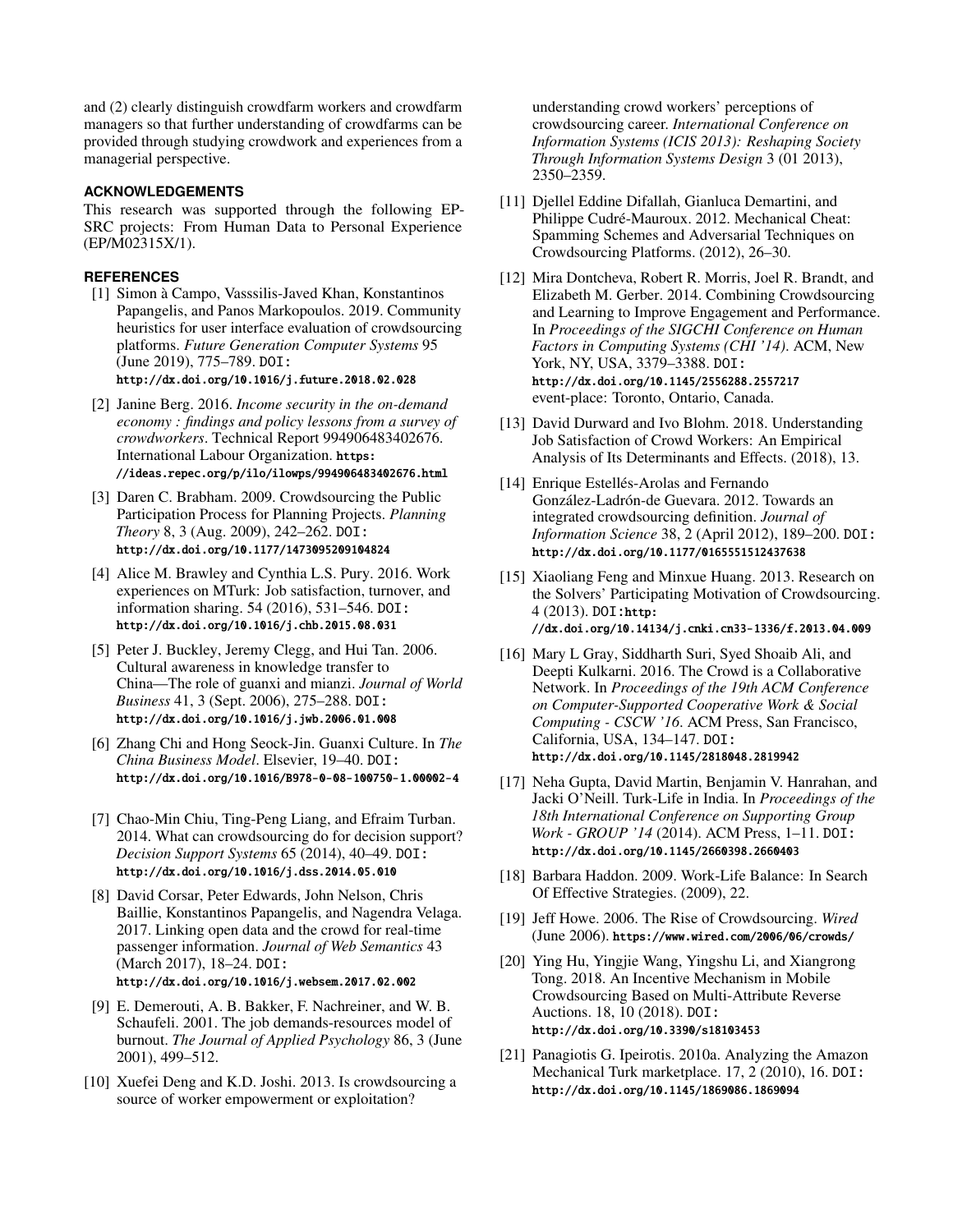- <span id="page-13-6"></span>[22] Panagiotis G. Ipeirotis. 2010b. *Demographics of Mechanical Turk*. SSRN Scholarly Paper ID 1585030. Social Science Research Network, Rochester, NY. <https://papers.ssrn.com/abstract=1585030>
- <span id="page-13-9"></span>[23] E. Jeffrey Hill, Joseph G. Grzywacz, Sarah Allen, Victoria L. Blanchard, Christina Matz-Costa, Sandee Shulkin, and Marcie Pitt-Catsouphes. 2008. Defining and conceptualizing workplace flexibility. 11, 2 (2008), 149–163. DOI: <http://dx.doi.org/10.1080/13668800802024678>
- <span id="page-13-7"></span>[24] Ling Jiang, Christian Wagner, and Bonnie Nardi. 2015. Not Just in it for the Money: A Qualitative Investigation of Workers' Perceived Benefits of Micro-task Crowdsourcing. In *2015 48th Hawaii International Conference on System Sciences*. IEEE, 773–782. DOI: <http://dx.doi.org/10.1109/HICSS.2015.98>
- <span id="page-13-14"></span>[25] N Kaufmann, Thimo Schulze, and Daniel Veit. 2011. More than fun and money. Worker Motivation in Crowdsourcing–A Study on Mechanical Turk. *Proceedings of the Seventeenth Americas Conference on Information Systems* (01 2011).
- <span id="page-13-5"></span>[26] Vassillis-Javed Khan, Konstantinos Papangelis, Ioanna Lykourentzou, and Panos Markopoulos (Eds.). 2019. *Macrotask Crowdsourcing: Engaging the Crowds to Address Complex Problems*. Springer International Publishing, Cham. DOI: <http://dx.doi.org/10.1007/978-3-030-12334-5>
- <span id="page-13-10"></span>[27] Shashank Khanna, Aishwarya Ratan, James Davis, and William Thies. 2010. Evaluating and Improving the Usability of Mechanical Turk for Low-income Workers in India. In *Proceedings of the First ACM Symposium on Computing for Development (ACM DEV '10)*. ACM, New York, NY, USA, 12:1–12:10. DOI: <http://dx.doi.org/10.1145/1926180.1926195> event-place: London, United Kingdom.
- <span id="page-13-19"></span>[28] Sara Kingsley, Mary-Louise Gray, and Siddharth Suri. 2014. Monopsony and the Crowd: Labor for Lemons? (2014). DOI:<http://dx.doi.org/10.2139/ssrn.3257857>
- <span id="page-13-17"></span>[29] Eike A Langenberg. *Guanxi and business strategy: theory and implications for multinational companies in China ; with 4 tables*. Physica-Verl. OCLC: 845163084.
- <span id="page-13-1"></span>[30] Laura Lascau, Sandy J. J. Gould, Anna L. Cox, Elizaveta Karmannaya, and Duncan P. Brumby. Monotasking or Multitasking: Designing for Crowdworkers' Preferences. In *Proceedings of the 2019 CHI Conference on Human Factors in Computing Systems - CHI '19* (2019). ACM Press, 1–14. DOI: <http://dx.doi.org/10.1145/3290605.3300649>
- <span id="page-13-11"></span>[31] Ming Li, Jian Weng, Anjia Yang, Wei Lu, Yue Zhang, Lin Hou, Jia-Nan Liu, Yang Xiang, and Robert H. Deng. 2019. CrowdBC: A Blockchain-Based Decentralized Framework for Crowdsourcing. 30, 6 (2019), 1251–1266. DOI:

<http://dx.doi.org/10.1109/TPDS.2018.2881735>

- <span id="page-13-12"></span>[32] Xiangfeng Liu. 2008. SME Development in China: A Policy Perspective on SME Industrial Clustering. 5 (2008), 37–68. [http://www.eria.org/SME%20Development%](http://www.eria.org/SME%20Development%20in%20China_A%20Policy%20Perspective%20on%20SME%20Industrial%20Clustering.pdf) [20in%20China\\_A%20Policy%20Perspective%20on%20SME%](http://www.eria.org/SME%20Development%20in%20China_A%20Policy%20Perspective%20on%20SME%20Industrial%20Clustering.pdf) [20Industrial%20Clustering.pdf](http://www.eria.org/SME%20Development%20in%20China_A%20Policy%20Perspective%20on%20SME%20Industrial%20Clustering.pdf)
- <span id="page-13-16"></span>[33] Yadong Luo. *Guanxi and Business*. Asia-Pacific Business Series, Vol. 1. WORLD SCIENTIFIC. DOI: <http://dx.doi.org/10.1142/4258>
- <span id="page-13-4"></span>[34] Ioanna Lykourentzou, Vassillis-Javed Khan, Konstantinos Papangelis, and Panos Markopoulos. 2019. *Macrotask Crowdsourcing: An Integrated Definition*. Springer International Publishing, Cham, 1–13. DOI: [http://dx.doi.org/10.1007/978-3-030-12334-5\\_1](http://dx.doi.org/10.1007/978-3-030-12334-5_1)
- <span id="page-13-13"></span>[35] Meredith Ringel Morris, Jeffrey P. Bigham, Robin Brewer, Jonathan Bragg, Anand Kulkarni, Jessie Li, and Saiph Savage. 2017. Subcontracting Microwork. In *Proceedings of the 2017 CHI Conference on Human Factors in Computing Systems - CHI '17*. ACM Press, 1867–1876. DOI: <http://dx.doi.org/10.1145/3025453.3025687>
- <span id="page-13-8"></span>[36] National Bureau of Statistics of China. 2018. Annual data 2018. [http:](http://data.stats.gov.cn/english/easyquery.htm?cn=C01) [//data.stats.gov.cn/english/easyquery.htm?cn=C01](http://data.stats.gov.cn/english/easyquery.htm?cn=C01). (2018). Accessed June 4, 2019.
- <span id="page-13-18"></span>[37] Jacki O'Neill and David Martin. 2013. Relationship-Based Business Process Crowdsourcing? In *Human-Computer Interaction – INTERACT 2013*, Paula Kotzé, Gary Marsden, Gitte Lindgaard, Janet Wesson, and Marco Winckler (Eds.). Vol. 8120. Springer Berlin Heidelberg, 429–446. DOI: [http://dx.doi.org/10.1007/978-3-642-40498-6\\_33](http://dx.doi.org/10.1007/978-3-642-40498-6_33)
- <span id="page-13-2"></span>[38] Konstantinos Papangelis, Alan Chamberlain, and Hai-Ning Liang. 2016. New directions for preserving intangible cultural heritage through the use of mobile technologies. In *Proceedings of the 18th International Conference on Human-Computer Interaction with Mobile Devices and Services Adjunct - MobileHCI '16*. ACM Press. DOI: <http://dx.doi.org/10.1145/2957265.2962643>
- <span id="page-13-15"></span>[39] Seung Ho Park and Yadong Luo. 2001. Guanxi and organizational dynamics: organizational networking in Chinese firms. 22, 5 (2001), 455–477. DOI: <http://dx.doi.org/10.1002/smj.167>
- <span id="page-13-3"></span>[40] Marion K. Poetz and Martin Schreier. 2012. The Value of Crowdsourcing: Can Users Really Compete with Professionals in Generating New Product Ideas? *Journal of Product Innovation Management* 29, 2 (2012), 245–256. DOI: <http://dx.doi.org/10.1111/j.1540-5885.2011.00893.x>
- <span id="page-13-0"></span>[41] Lisa Posch, Arnim Bleier, Fabian Flöck, and Markus Strohmaier. 2018a. Characterizing the Global Crowd Workforce: A Cross-Country Comparison of Crowdworker Demographics. *arXiv preprint arXiv:1812.05948* (2018).